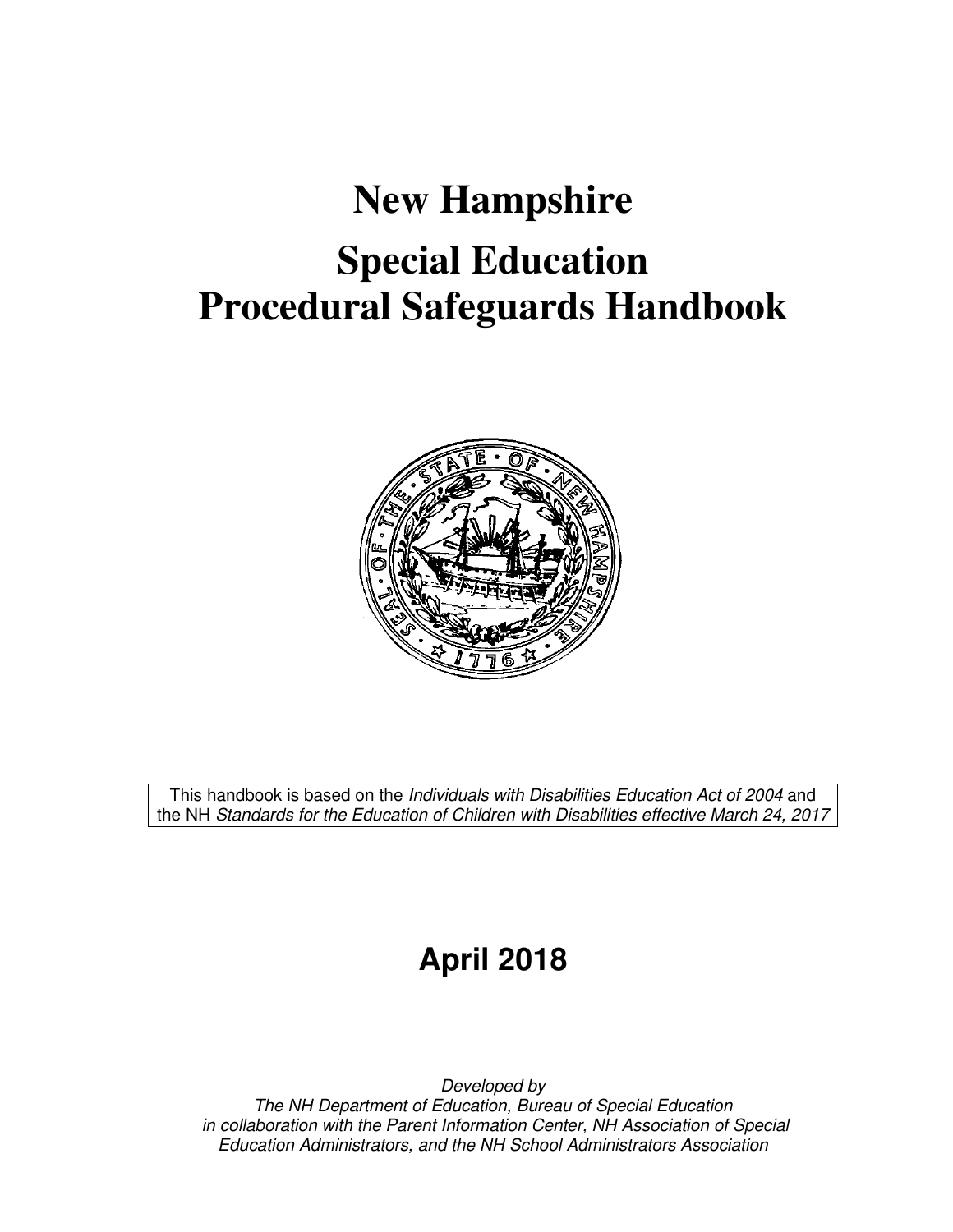Distributed by: (LEA Name and Address Here)

#### **Introduction**

Children are more likely to succeed when parents and educators work together to develop and achieve educational goals for children with disabilities. Federal and State law provide many opportunities for parents to be involved in the planning and decision making concerning their child's special education needs.

This handbook has been developed to provide parents, adult students with disabilities, educators and others with information about parent/child rights in the special education process. These rights are called "procedural safeguards." Parents are integral members of the IEP Team. The IEP Team is the group that makes most of the major decisions about a child's special education needs and services. Parents are full members of the IEP Team.

The IEP team determines evaluation, eligibility, the Individualized Education Program (IEP), and educational placement of the child. The formal name of the Team is the IEP Team, but it may be referred to by other names depending on the function or activity being addressed. You are an important member of the IEP Team; your voice needs to be included. The special education process offers parents an opportunity to share their knowledge and expertise about their child with others on their child's Team. The law was established to offer opportunities for parents to participate in the special education process and promote communication between schools and parents on behalf of their child. The special education process is most effective when parents and school personnel are well informed and able to work together.

It is particularly important that parents and others involved in the special education process understand their rights and be aware of the statutes of limitations and other restrictions in order to fully access a free appropriate education at public expense (FAPE).

The Individuals with Disabilities Education Act (IDEA 2004) requires that school districts provide parents a copy of the procedural safeguards (parental rights) only one time a school year. There are additional times when a copy must be given to you: (1) upon initial referral or parent request for evaluation; (2) upon receipt of the first State complaint or the first due process complaint in a school year; (3) when a decision is made to take a disciplinary action that constitutes a change of placement; and (4) upon parent request.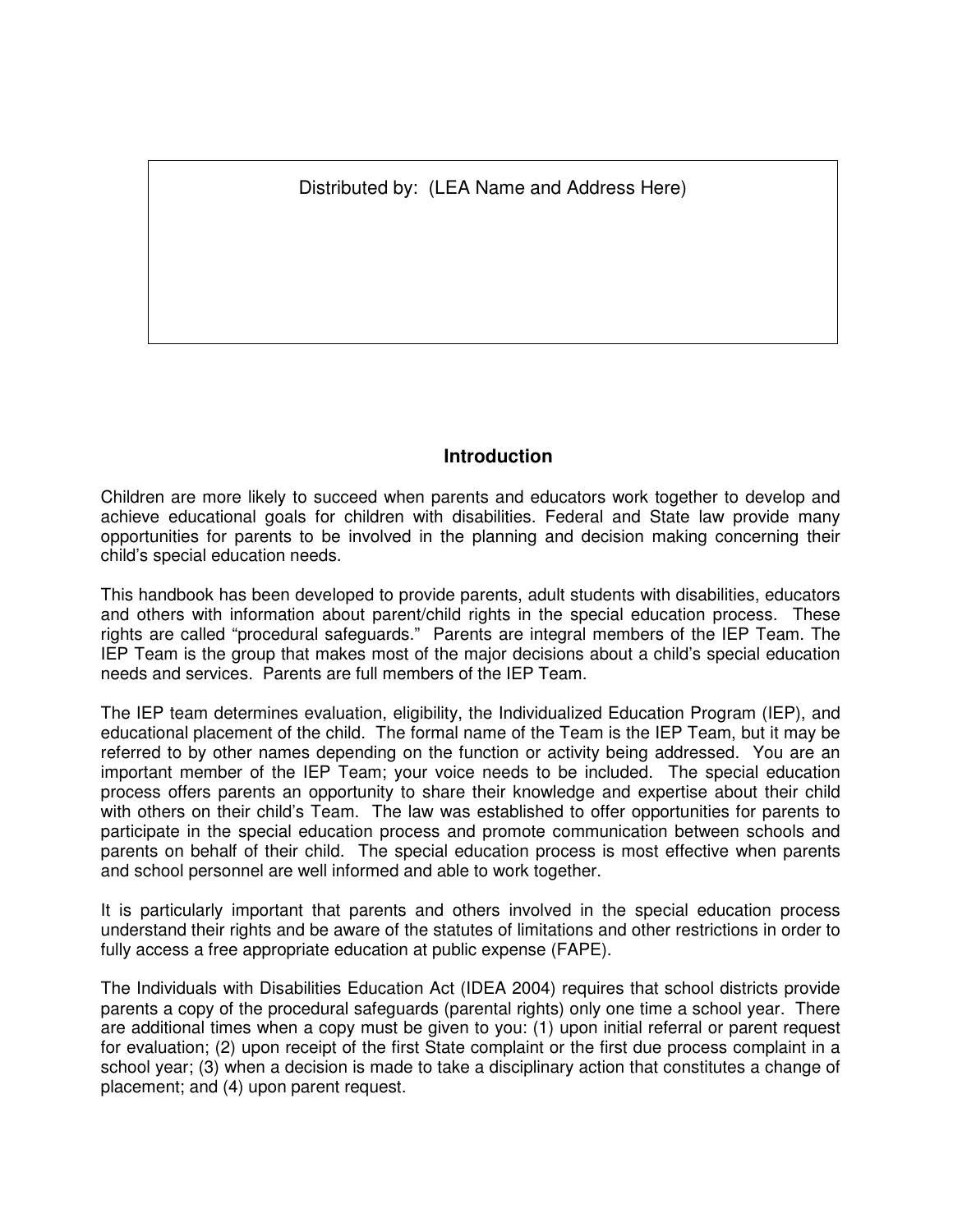Please note that while this handbook meets the requirement under the *Individuals with Disabilities* Education Act of 2004 (IDEA 2004) that parents be provided a written document that describes the procedural safeguards to which they are entitled, it does not include the entire text of either the Federal or the State special education laws or regulations.

The Procedural Safeguards handbook may be found on the NH Department of Education website:

https://www.education.nh.gov/instruction/special\_ed/proceduralsafeguards.htm

A complete text of the NH Standards for the Education of Children with Disabilities may be found on the NH Department of Education website:

http://www.education.nh.gov/instruction/special\_ed/documents/newly\_adopted\_nh\_rules.pdf

For a free bound copy of the N.H. Standards for the Education of Children with Disabilities (NH Rules) please call the Department of Education at (603) 271-3741.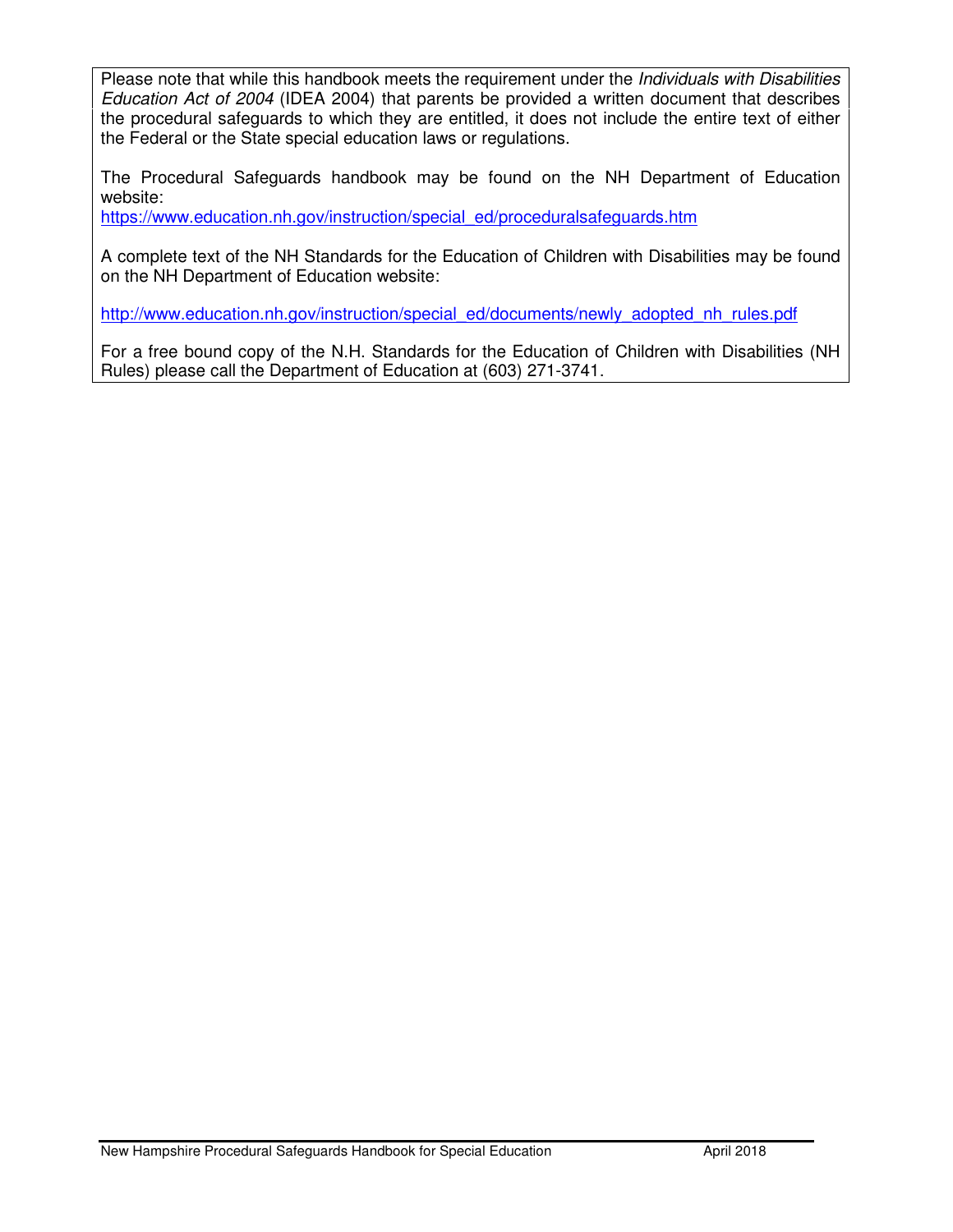| <b>Table of Contents</b>                                                                        |           |
|-------------------------------------------------------------------------------------------------|-----------|
| <b>Overview Of The NH Special Education Process</b>                                             | $1 - 3$   |
| <b>Parental Consent</b>                                                                         | $3 - 6$   |
| <b>Written Prior Notice</b>                                                                     | 6         |
| <b>Independent Educational Evaluation</b>                                                       | 7         |
| <b>Educational Surrogate Parents</b>                                                            | 8         |
| <b>Confidentiality of Information</b>                                                           | $8 - 10$  |
| <b>State Complaint Procedure</b>                                                                | 11 - 12   |
| <b>Alternative Dispute Resolution</b>                                                           | $12 - 14$ |
| <b>Due Process Complaint Procedures</b>                                                         | $14 - 18$ |
| <b>Impartial Due Process Hearing</b>                                                            | $18 - 21$ |
| <b>Post Hearing Matters and Attorney's Fees</b>                                                 | $21 - 22$ |
| Procedures when Disciplining Children with Disabilities                                         | $22 - 24$ |
| <b>Statute of Limitations</b>                                                                   | 25        |
| Requirement for Unilateral Placement of Children in Private<br><b>Schools at Public Expense</b> | $25 - 26$ |
| <b>Free or Low Cost Assistance/Resources</b>                                                    | 27        |
| Definition of and Types of "Days"                                                               | $28 - 29$ |
| <b>Acronyms</b>                                                                                 | $30 - 31$ |
| Appendix A: Written Notification Regarding Use of Public Benefits<br>or Model (Form)            | 32-34     |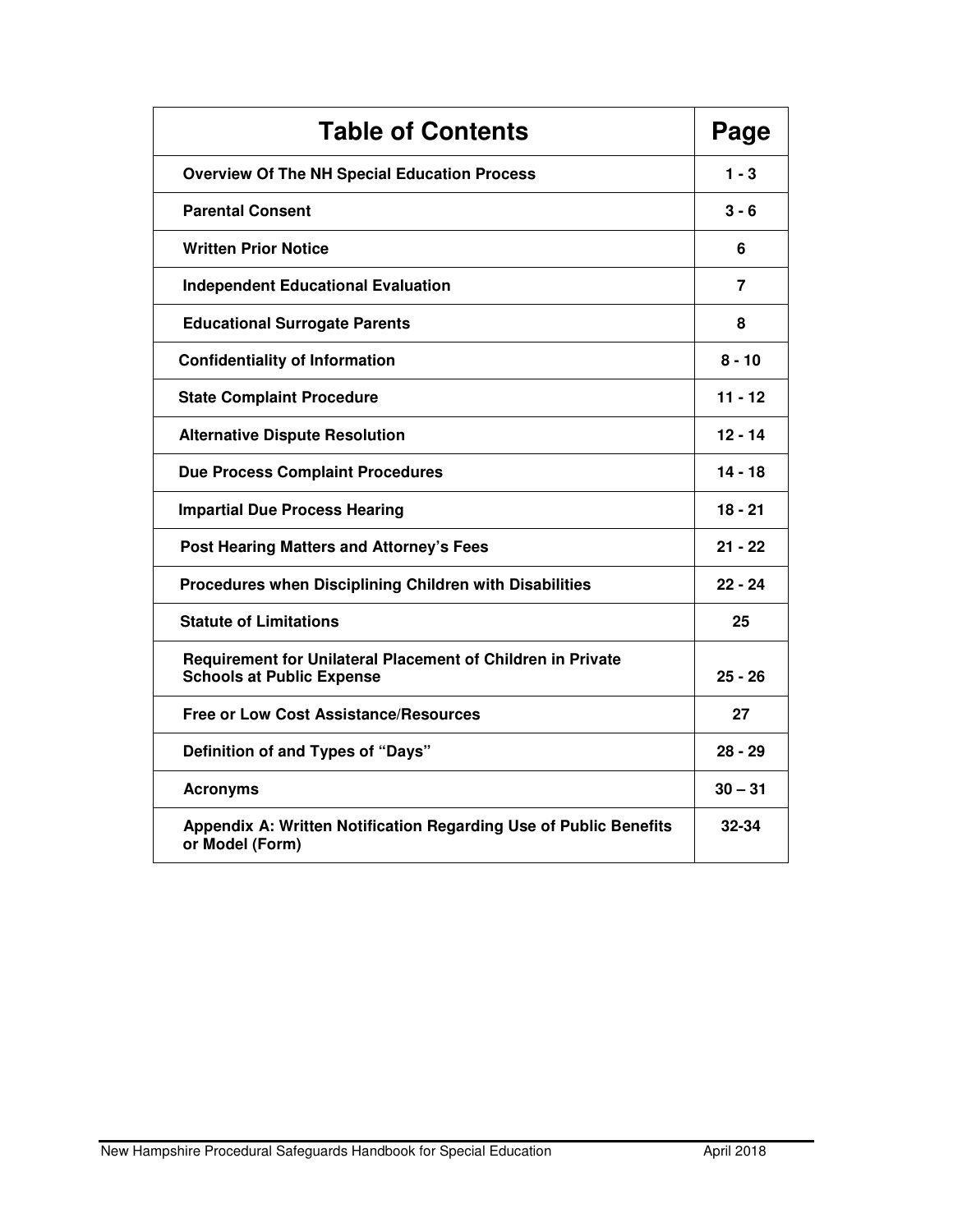### Overview of the NH Special Education Process

**The intent is to give you a concise overview of the special education process as a reference when reading the New Hampshire Procedural Safeguards. There are additional resources to help you develop a comprehensive understanding of special education.** 

The special education process includes specific steps, each with their own requirements. Each step in the special education process includes procedures for you and school districts to work together. The sequence of the special education process is:

### **Identification/Child Find**  NH Standards - Ed 1105 JZ **Referral**  NH Standards - Ed 1106 ↓ **Evaluation** NH Standards - Ed 1107 ↓ **Determination of Eligibility**  NH Rules - Ed 1108 ↓ **Development and Approval of the IEP**  NH Standards - Ed 1109 ↓ **Placement**  NH Standards - Ed 1111 ↓ **Monitoring and Annual Review of IEPs**  NH Standards Ed 1109.06

Note: Some of these required meetings may be combined.

The special education process includes an annual review of the IEP and placement, which is based on information such as formal and informal evaluations, observations and progress on the current IEP goals and objectives.

1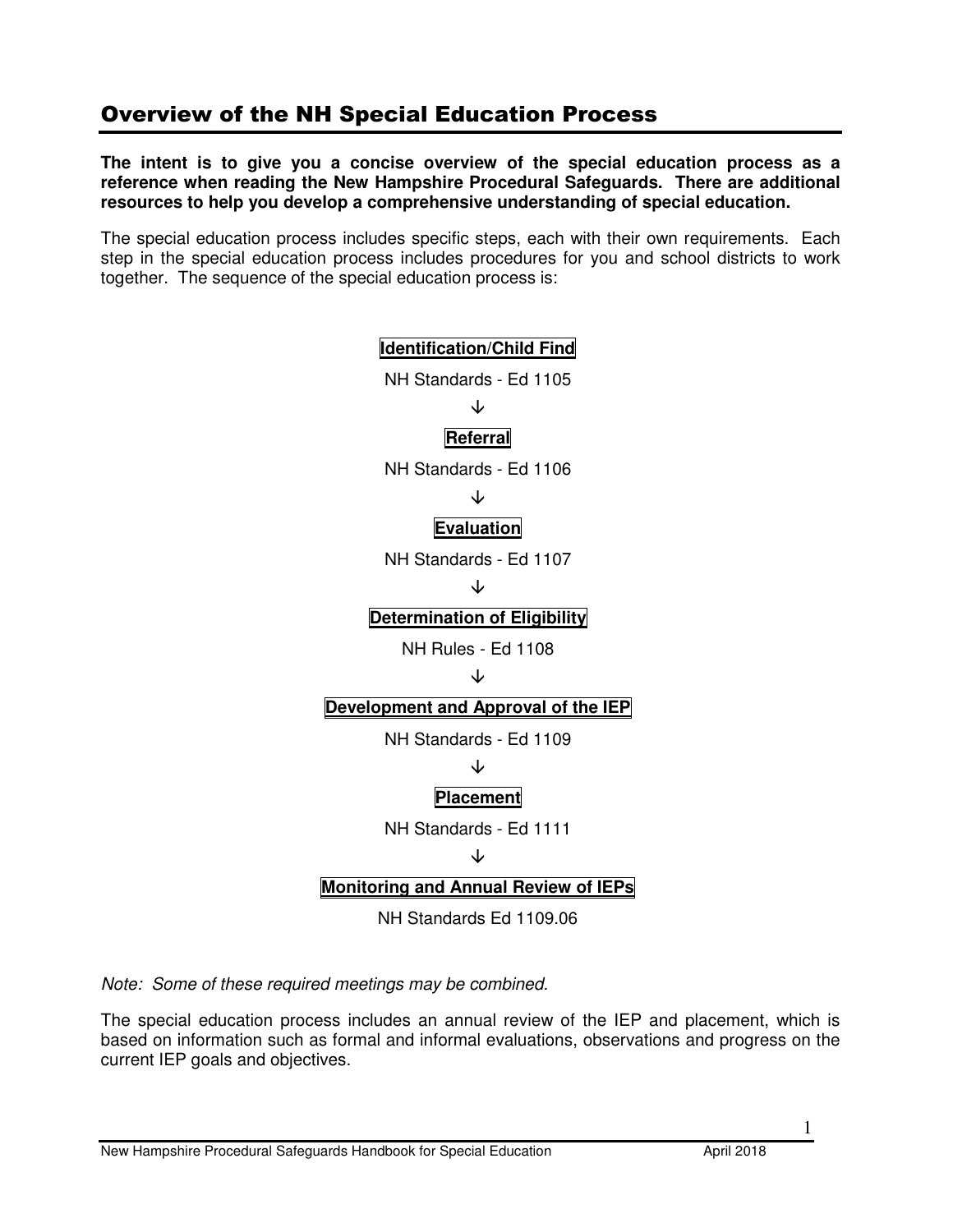**Identification/Child Find** Anyone may refer a child if they suspect that he/she may have a disability and need special education. Additionally, all school districts using the special education process, shall find, identify, and evaluate all children suspected to be children with disabilities who are 2.5 years of age or older but less than 21 years of age to ensure that eligible children are found, identified, and provided needed services.

**Referral and Disposition of Referral** When you, a teacher or other person suspects a child may have a disability and need special education, a referral to the school district may be made. If the referral comes from someone other than you, including from the child's teacher, you are immediately notified, in writing, that a referral has been made. A disposition of referral meeting, to which you will be invited, must be held within 15 business days of receiving the referral. This meeting (like all IEP Team meetings) must be held at a date, time, and place mutually agreeable to you and the school. The IEP Team may decide that there is no indication that your child has a disability and needs special education or special education and related services and that at this time the school can meet your child's needs through regular educational services. Otherwise, they would determine that there is reason to suspect the child may have a disability and should be evaluated.

The school must give you written notice of the IEP Team's decision. This notice is the "Written Prior Notice" described on page 6 in this booklet. If the IEP Team decides that additional evaluation is necessary, then the written prior notice will also include a request for parental consent to conduct any individual evaluations needed to determine if your child is a child with a disability.

**Evaluation** When your child is being considered for special education, your written consent is required before evaluations may occur. Your school district will arrange evaluations, at no cost to you, to be conducted by trained and knowledgeable, certified or licensed evaluators. After the school district has received your written consent for the evaluations, initial evaluations must be completed within 60 calendar days. For reevaluations, the evaluation process shall be completed within 60 days after parent consent or at the conclusion of the extension which may not exceed 30 days.

The LEA shall provide parents with copies of each examiner's evaluation and assessment report(s) at least 5 days prior to the meeting of the IEP team at which the evaluation and assessment report(s) will be discussed. The LEA shall provide the report(s) by sending the report(s) to the parents via US mail unless the parents and the LEA agree upon another method. If you disagree with the evaluation conducted by the school district, you may request the school district provide an independent educational evaluation at no cost to you.

Once the evaluations are completed, you will be given a written summary.

**Determination of Eligibility and Disability Category** When the evaluations are complete, the IEP Team uses that information to determine whether or not your child is eligible for special education. To be eligible, your child must have a disability and require special education or special education and related services to benefit from education. Your child will then be identified with one or more of a specific disability type listed in the NH Rules Ed 1102.01(t). The IEP team must meet at least once every three years to determine eligibility for special education.

**Development of the IEP** Within 30 days after your child is found eligible for special education, the IEP Team meets to develop an individualized education program (IEP) for your child. The initial IEP does not become effective until it is agreed upon and signed by you. The IEP Team includes specific required elements listed in the NH Rules Ed 1109.01 and 1109.03.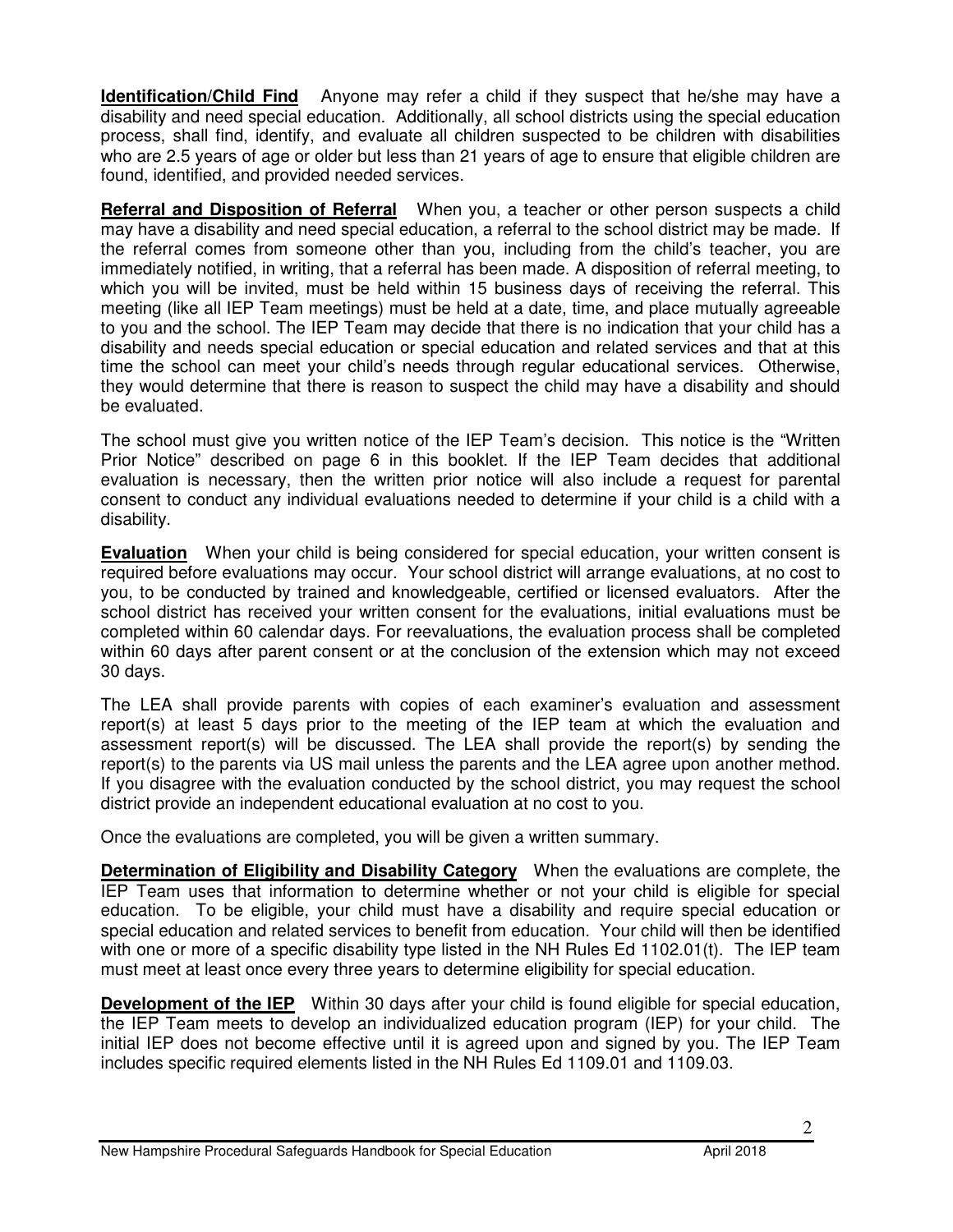Once your child has an IEP, it is reviewed/revised in an IEP Team meeting at least annually. Your child must have an agreed upon IEP in place at the start of each school year. Written notice of IEP team meetings must be given to you at least 10 days before the meeting is to be held. The notice must include the time and place of the meeting, purpose, and a list of participants who will be in attendance. At the discretion of the parent or the agency, other individuals who have knowledge or special expertise regarding the child, including related services personnel as appropriate and the child with a disability may be invited, whenever appropriate. While it is not required, it is a courtesy for the parent to notify the school in advance if they have invited an additional person, or people to the meeting.

**Determination of Educational Placement** After the IEP has been developed, the IEP Team meets to determine placement in the least restrictive environment (LRE) in which your child can receive the special education and related services described in his/her IEP.

**Implementation and Monitoring** Parents, educators and others involved with your child monitor progress on an ongoing basis to ensure his/her educational needs are met. If concerns about your child's progress arise, a meeting of the IEP Team may be requested and scheduled without unnecessary delay.

### Parental Consent

#### **New Hampshire Rules for the Education of Children with Disabilities ~ Ed 1120.04**

School districts must request parental consent, in writing, for special education and related services to be provided to a child with a disability, as well as for other activities that are part of the special education process, except in certain circumstances.

Consent means:

- (a) You have been fully informed of all information relevant to the activity for which consent is sought in your native language or other mode of communication;
- (b) You understand and agree, in writing, to the carrying out of the activity for which your consent is sought, and that the consent describes the activity and lists the records (if any) that will be released and to whom; and
- (c) (1) You understand that the granting of consent is voluntary and you may revoke consent at any time;
	- (2) Your revocation of consent does not negate (undo) an action that has occurred after you gave your consent and before you revoked it.

You have 14 days from the date of the school district's request to respond in writing. The 14-day time limit shall be extended if you and the school district mutually agree to an extension.

Parental consent must be in writing and it must be "informed" that is, you must understand what is being proposed, what the consequences (pros and cons) are of the action the school is proposing, and why the IEP Team is proposing the changes for which your consent is requested.

#### **School districts must obtain your informed, written consent before:**

- > Conducting an initial evaluation;
- > Initial provision of special education and related services to a child with a disability;
- > Annual renewal of the IEP and placement of a child with a disability;
- > Determining or changing the disability classification;
- > Changing the nature or extent of the special education or special education and related services;
- > Conducting a reevaluation;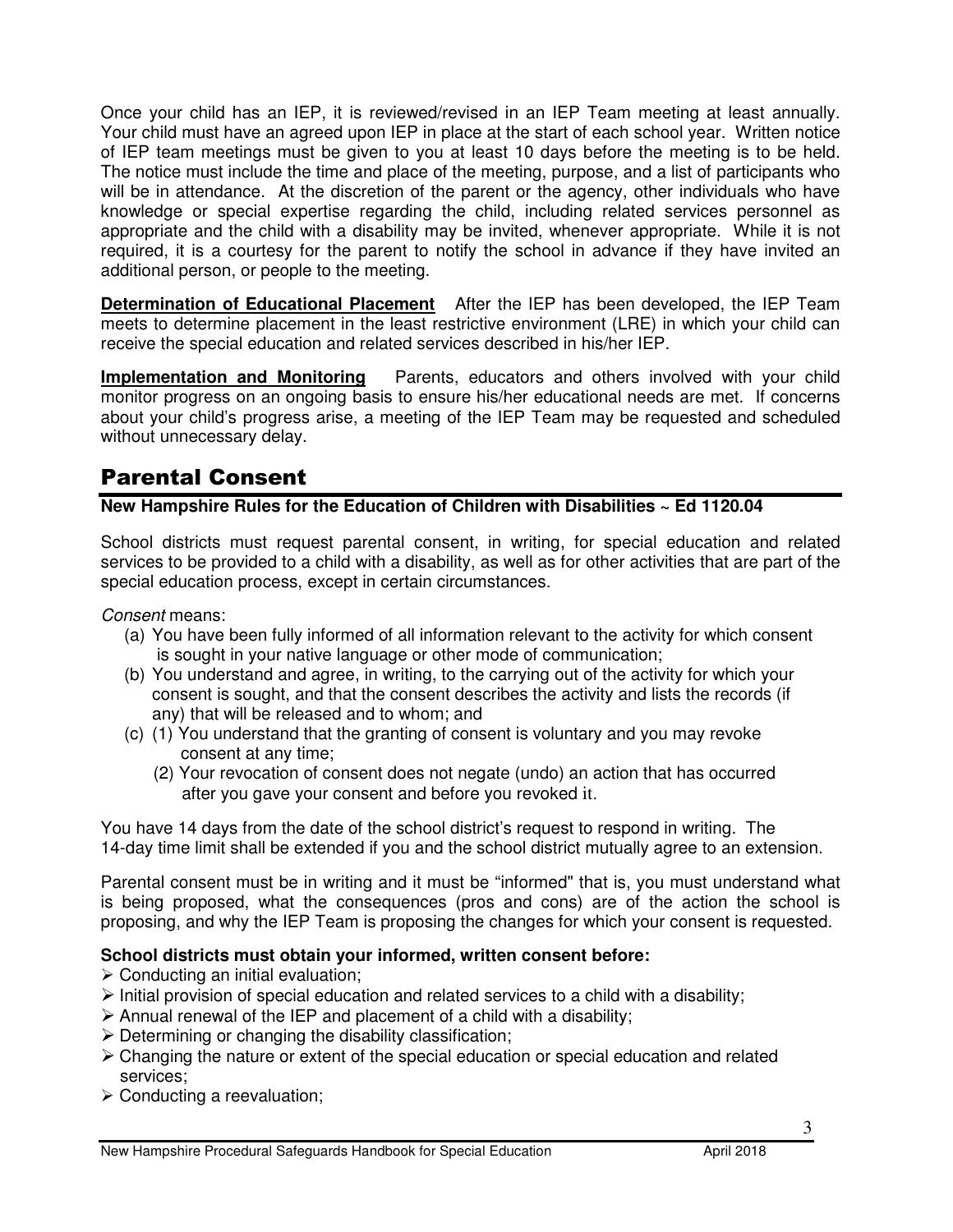- Access to public insurance pursuant to 34 CFR 300.154(d); and
- > Each time the school district proposes to access private insurance.

#### **Consent is also required for:**

- > Time extensions for reevaluations. Upon written consent of the parties, the 60-day time limit required by Ed 1107.01(d) may be extended by a specific number of days, not to exceed 30 days.
- > Excusal of the IEP Team members under certain conditions (Ed 1103.01(e)).

#### **Note: Consent for the initial evaluation cannot be construed as consent for initial provision of special education and related services**.

#### **School districts are not required to obtain your consent before:**

- > Reviewing existing data as part of your child's evaluation or reevaluation; or
- > Administering a test or other evaluation that is given to all children, unless consent is required of parents of all children.

Special circumstance: If the school district does not receive your written consent within 14 days and it can demonstrate that it has taken reasonable measures to obtain your consent, the school district may implement the following:

- > Annual renewal of the IEP and placement of a child with a disability;
- > Determining or changing the disability classification;
- > Changing the nature or extent of the special education or special education and related services;
- > Conducting a re-evaluation.

 "Reasonable measures" include detailed records of telephone calls attempted and the results of those calls, copies of correspondence sent to you (by certified mail, return receipt requested) and any responses received, and/or detailed records of visits made to your home or workplace and the results of those visits.

For children who are in the custody of DCYF, and parental rights have been terminated, the state may appoint an educational surrogate.

When you are considering consent, it is very important that you ask questions about any aspect of the activity for which you are being asked to consent.

It is important that you **return** the consent form to the **school district within the 14 days, or agreed upon timeframe**. The timeframe begins on the date the school district **sent** the consent form to you. Please consider that if the consent form comes to you in the mail, a few days of the 14 days may already have passed by the time you receive the request for your consent. **It is your responsibility to respond.** 

There are four ways you may respond to a school's request for your consent. The outcomes for each response that you may choose are:

- 1. You give consent, the proposed changes will happen.
- 2. If you refuse that consent, the school district cannot implement the proposed changes. The school district has several options for trying to obtain your consent:
	- a. The school district may hold another IEP team meeting to discuss your concerns;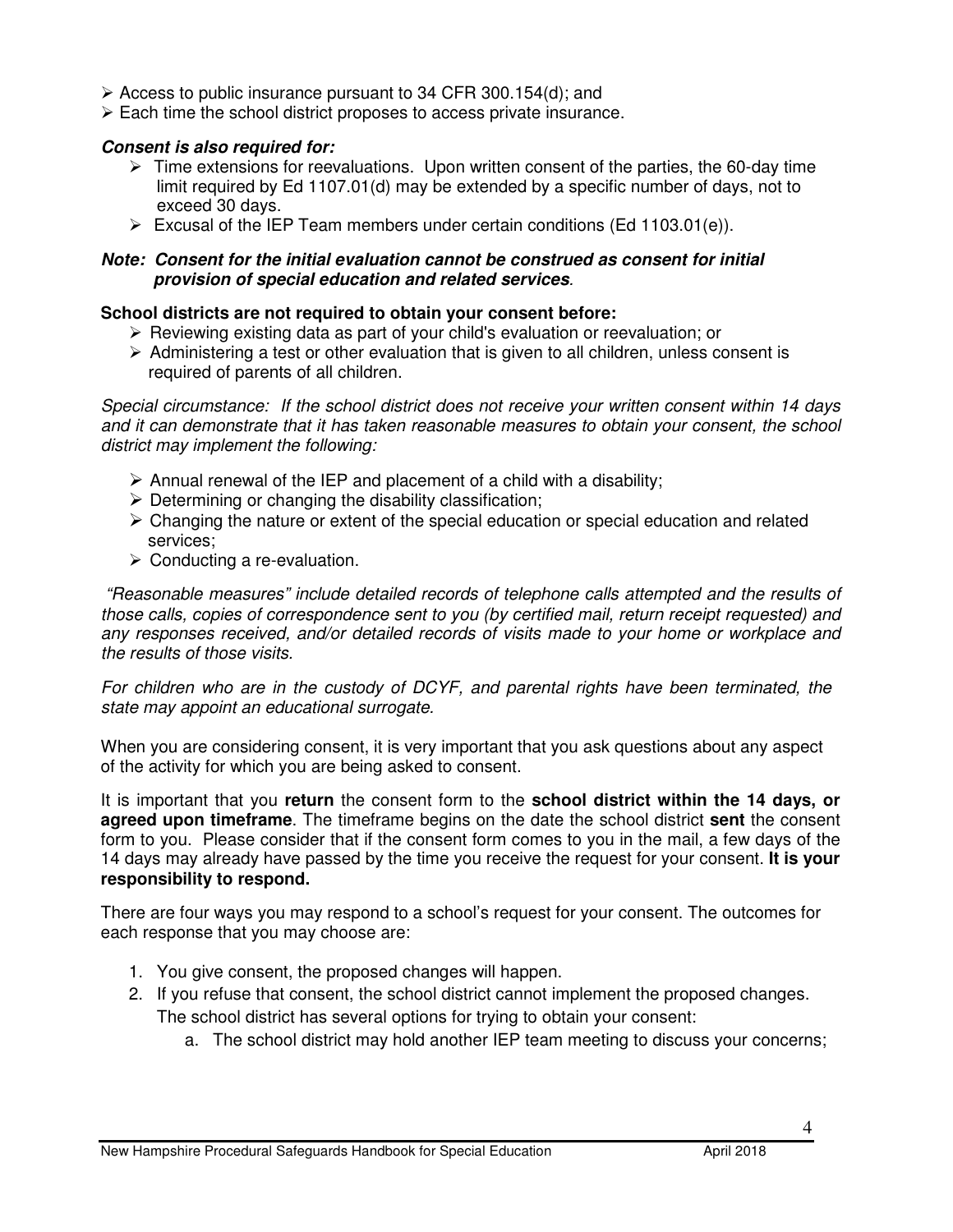- b. The school district may ask you to participate in a voluntary Alternative Dispute Resolution process, such as mediation or a neutral conference in order to reach an agreement.
- c. The school district is required for specific proposals to request a due process hearing.
	- i. The school district may not use its consent override procedures if you refuse consent or fail to respond:
		- to a request for consent to provide special education and related services for the first time;
		- if you have enrolled your child in a private school at your own expense
		- if you are home schooling (home education) your child in accordance with RSA 193-A. Home-schooled students with disabilities do not, however, retain the right to receive the free and appropriate public education provided by the school district to public school students with disabilities.

**Note:** If you refuse consent for your child to receive special education and related services for the first time the school district is not in violation of the requirement to provide a free appropriate public education (FAPE) to your child and is not required to have an IEP meeting or develop an IEP for your child for those services.

- 3. Parents of children with disabilities shall have 14 days after the sending of written prior notice under ED 1120.03 to sign documents included with the notice to indicate consent, or refusal of consent, or partial consent.
	- a. Upon receipt of a parent's partial consent, the LEA:
		- i. May schedule a mutually agreeable time and date for an IEP team meeting;
		- ii. Shall, if requested by the parent, pursuant to ED 1109.06(b) convene the IEP team to discuss the requested changes and/or additions to the IEP, except as set forth in (3) below; and
		- iii. May refuse to convene the IEP team meeting if it determines that the requested changes and/or additions to the IEP have been addressed at a prior IEP team meeting. In such event, the LEA shall issue a Written Prior Notice pursuant to ED 1109.06(b)(3), explaining why the LEA refuses to convene the meeting.
	- b. When the parent refuses consent to one or more of the proposed services or activities, and/or requests changes to services or activities in the initial proposal, the parent shall specify, in writing, the items that they are refusing or requesting.
- 4. If you fail to respond within 14 days or within the mutually agreed upon time extension and the school district can demonstrate that it has taken reasonable measures to obtain your consent, the school district can proceed as follows:
	- a. Conducting an initial evaluation; The school may pursue the evaluation by using alternative dispute resolution (pages 13-14 and 18-21), or request a due process hearing.
	- b. Annual review of the IEP and placement of a child with a disability, including: i. Determining or changing the disability classification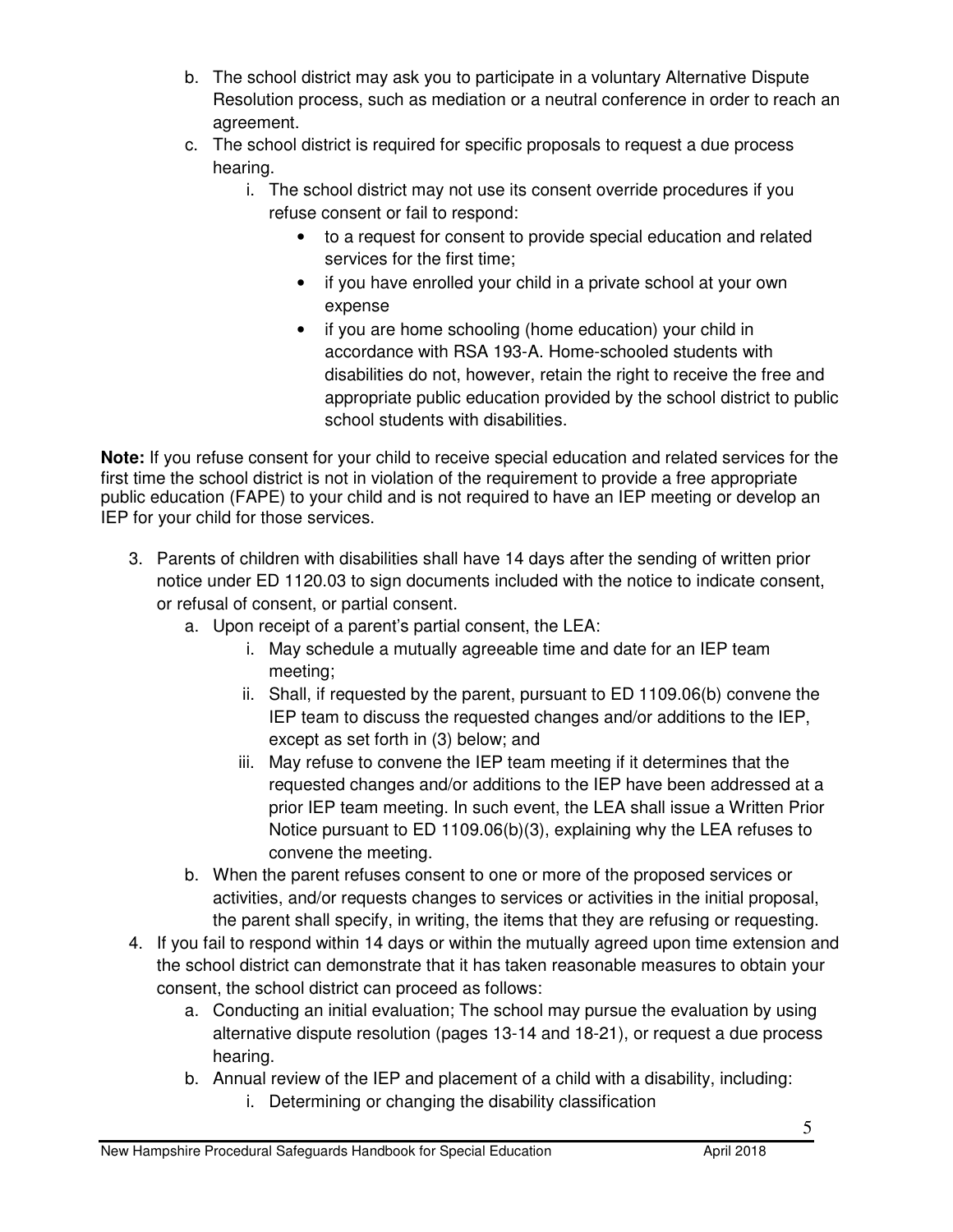- ii. Changing the nature or extent of the special education or special education and related services; and
- iii. Conducting a reevaluation
	- The school district shall implement its proposal
- iv. Each time the public agency proposes to access private insurance.
	- The school district may not pursue further actions.
- c. Refusal is not giving consent to all or part of a school district proposal and is not the same as revoking consent for all special education.
- 5. Revocation: If a parent revokes consent for **all special education**, in writing, the school district:
	- a. Must provide a Written Prior Notice that the school district will be discontinuing all special education services.
	- b. Must discontinue all **special education** services.
	- c. Must not use mediation or due process procedures to obtain an agreement.
	- d. Shall not be considered in violation of the requirement to provide FAPE.
	- e. Shall not be required to convene an IEP team meeting. **When you revoke consent in writing, the district is prohibited from providing all special education services.**
	- f. Please refer to Appendix A regarding withdrawal of consent for access to public insurance.

### Written Prior Notice

#### **New Hampshire Rules for the Education of Children with Disabilities ~ Ed 1120.03**

"Written Prior Notice" must be given to you in writing after a decision is made to recommend a change, but before actually making the change. The information contained in a Written Prior Notice (WPN) is the important what and why of an IEP Team's recommendation to make a change. If you have requested a change in your child's program and the IEP Team's decision is to refuse to make the change then WPN must be given to you to explain the reasons for the refusal.

Your school district must give you WPN, whenever it:

- proposes to initiate or to change the eligibility/identification, evaluation, or educational placement of your child, or the provision of special education and related services (Free Appropriate Public Education (FAPE) to your child; **or**
- > refuses to initiate or to change the eligibility/identification, evaluation, or educational placement of your child or the provision of FAPE to your child.

WPN tells exactly what the changes are that the IEP Team is proposing and tells why the IEP Team is proposing this change. You must be notified, in writing, at least 14 calendar days before the IEP Team proposes to make the recommended change.

The Written Prior Notice (WPN) must:

- > describe the action that your school district proposes or refuses to take;
- > explain why your school district is proposing or refusing to take the action;
- > describe each evaluation procedure, assessment, record, or report your school district used in deciding to propose or refuse the action;
- > include a statement that you have protections under the procedural safeguards provisions in IDEA 2004;
- > tell you how you can obtain a description of the procedural safeguards if the action that your

6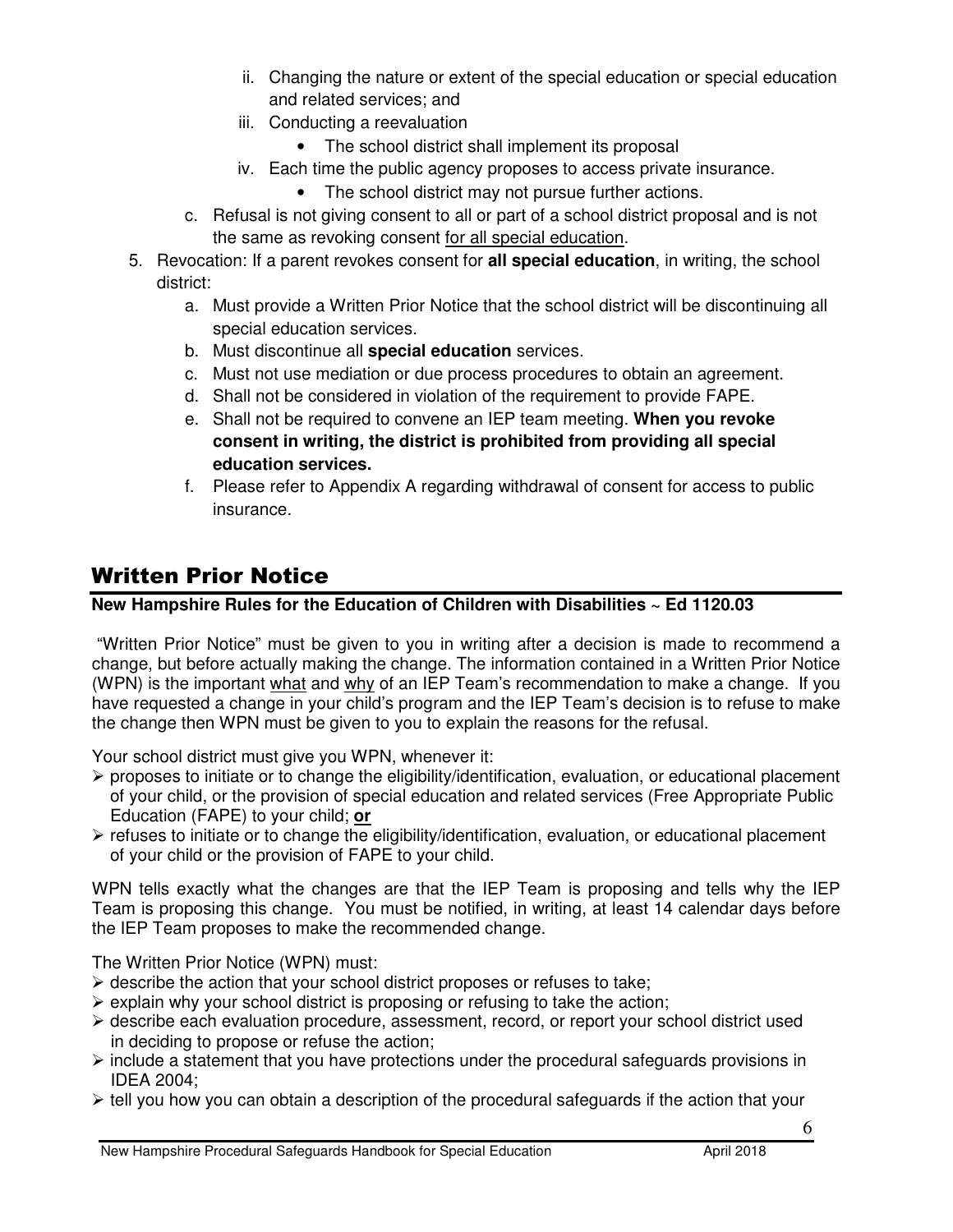school district is proposing or refusing is not an initial referral for evaluation;

- include resources for you to contact for help in understanding IDEA 2004;
- > describe any other choices that your child's individualized education program (IEP) Team considered and the reasons why those choices were rejected; and
- > provide a description of other reasons why your school district proposed or refused the action.

The WPN must be written in language understandable to the general public; that is, easy to read and understand. WPN must be provided in the native language or other mode of communication (such as sign language) used by the parent (unless it is clearly not possible to do).

If the native language or other mode of communication of the parent is not a written language, the school district must ensure that the notice is translated orally or by other means of communication, that the parent understands the content of the notice, and that there is written evidence of both the translation and the parent understanding of the content.

### Independent Educational Evaluations

**New Hampshire Rules for the Education of Children with Disabilities ~ Ed 1107.03, 1120.07** 

As the parent of a child with a disability (or a child who has been evaluated for special education consideration) you have a right to get an independent educational evaluation of your child.

An **independent educational evaluation** is an evaluation conducted by a person who is not employed by the school district and who is qualified to do the evaluation.

The school district may provide an independent educational evaluation at public expense if you disagree with the evaluation done by the school district. (The formal term is "at public expense" meaning that the school district either pays the full cost of the evaluation or ensures that the evaluation is otherwise provided at no cost to the parent.) You are entitled to only one independent educational evaluation at public expense each time the school district conducts an evaluation with which you disagree. If you request an independent educational evaluation, the school district may ask you why you object to the school district's evaluation. However, you are not required to explain and this may not result in any delay in the school's decision about whether to pay for the independent evaluation.

If you request an independent educational evaluation at public expense, the school district must, without unnecessary delay, either:

- > agree to provide the independent educational evaluation at public expense; or
- initiate a due process hearing to show that the school district's evaluation is appropriate.

If you request an independent educational evaluation, the school district must inform you about:

- $\triangleright$  where an independent educational evaluation may be obtained; and
- > the applicable school district criteria for an independent educational evaluation, including a. the location of the evaluation; and
	- b. the qualifications of the examiner (person doing the evaluation).

The criteria must be the same as the school district uses when the school district conducts an evaluation. A school district may not have any other restrictions, conditions or timelines related to a parent getting an independent educational evaluation other than the location and examiner's qualifications. These restrictions shall not be so restrictive that the parent does not have a choice of independent evaluators.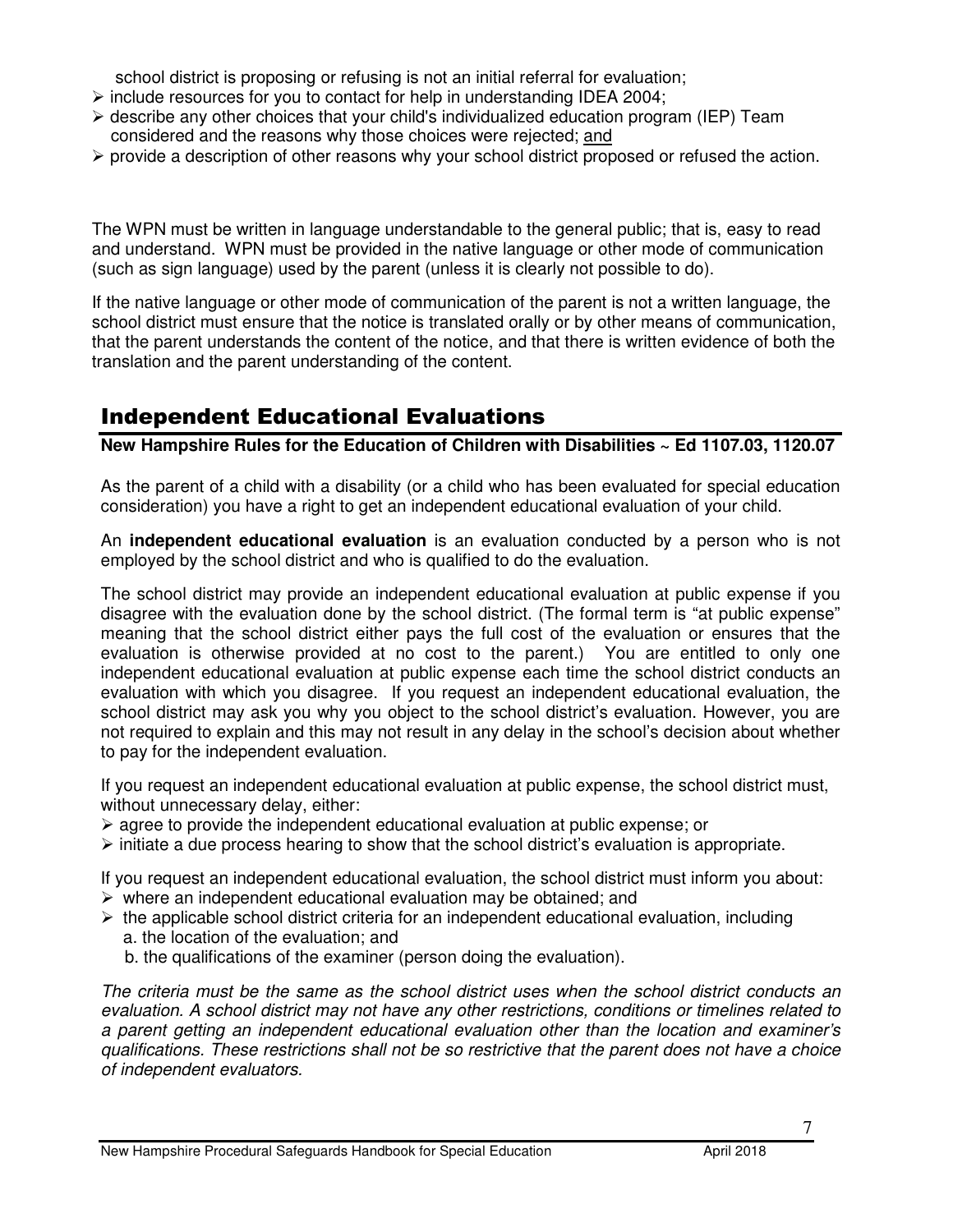You always have the right to obtain an independent educational evaluation at your own expense. You also have the right to bring these parent-funded independent evaluations to the IEP Team for use in determining your child's educational needs. You are not obligated to share parent-funded evaluations with the IEP Team. However, the school district may seek to obtain the results of parent-funded evaluations through the discovery process as part of a due process hearing. Regardless of who pays for the evaluation, the IEP Team must consider the results of any independent educational evaluation, if the evaluation meets the school district's criteria (explained above) in any decisions about the provision of a free appropriate public education for your child. Also, the results of any independent educational evaluation may be presented as evidence at an impartial due process hearing.

If a Hearing Officer requests an independent educational evaluation as part of a hearing, the school district must pay for the evaluation.

If the Hearing Officer decides that the school district's evaluations were appropriate, the school district is not required to pay for the independent educational evaluation or reimburse you.

### Educational Surrogate Parents

**New Hampshire Rules for the Education of Children with Disabilities ~ Ed 1115** 

**If a child with a disability is in need of special education and the parent or guardian is unknown or cannot be located after reasonable efforts are taken to find said parent, or if the child is in legal custody of the division of children, youth and families, the commissioner or designee,** may **appoint a surrogate parent who shall represent the child in the educational decision-making process**

### Confidentiality of Information

**New Hampshire Rules for the Education of Children with Disabilities ~ Ed 1119.01** 

School districts have many types of education records about children for whom they are responsible. **Education records** means the type of records covered under the definition of ''education records'' in 34 CFR Part 99 (the regulations implementing the Family Educational Rights and Privacy Act of 1974, 20 U.S.C. 1232g (FERPA)). They may include report cards, progress reports, attendance and health records, videotapes, discipline reports and electronic copies of documents.

Education records that include "**personally identifiable**" information must be protected.

Personally, identifiable means information that has:

- your child's name, your name as the parent, or the name of another family member;
- > your child's address;
- > a personal identifier, such as your child's social security number or student number; or
- $\triangleright$  a list of personal characteristics or other information that would make it possible to identify your child with reasonable certainty.

**Notice to Parents** The NH Department of Education or other state agencies may also obtain, maintain, or use some school records. These agencies must follow requirements to protect the confidentiality of any personally identifiable information they have about a child. (See 34 CFR 300.612 for more information).

**Access Rights** School districts and other agencies collecting information, maintaining, or using personally identifiable education records must treat personal information as confidential and must provide access for you to inspect and/or review your child's records. The school district must comply with your request to inspect and review any education records on your child within 14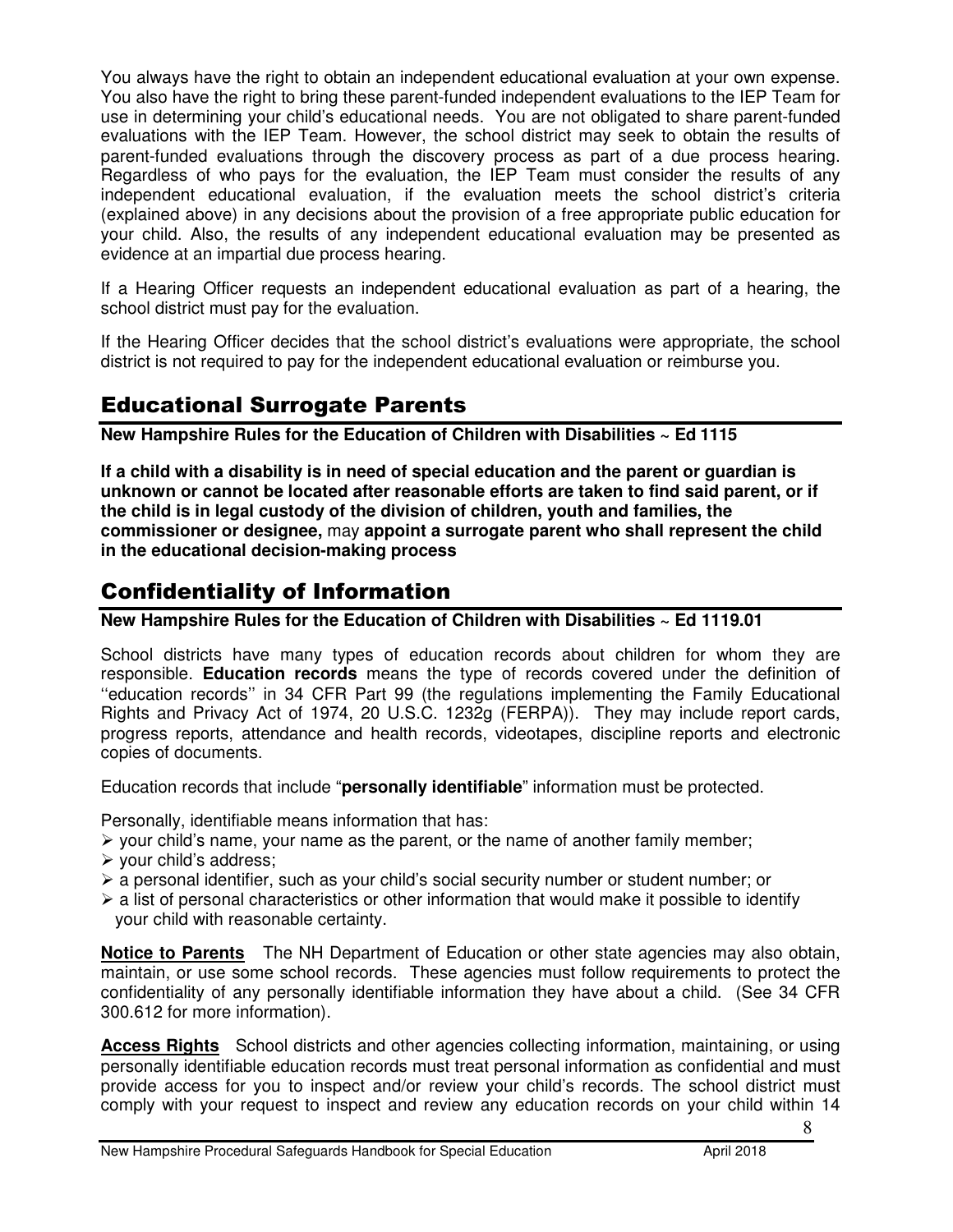days after the day the school receives the request for access and before any meeting regarding an IEP or any impartial due process hearing (including a resolution meeting or a hearing regarding discipline).

**Record of Access** School districts must keep a record of who has access to education records collected, maintained, or used under IDEA 2004 except access by you and authorized employees of the school district. The record of access must include the name of the party, the date access was given and the purpose for which the party is authorized to use the records.

**Records on More Than One Child** If any educational record includes information on more than one child, you have the right to inspect and review only the information relating to your child or to be informed of that specific information.

**List of Types of Location of Information** The school district must provide you, on request, a list of the types and locations of educational records collected, maintained, or used by the school district.

#### **Your right to inspect and review education records includes:**

- your right to receive a response from the school district to your reasonable requests for explanation and interpretation of information in your child's records;
- > your right to request that the school district provide copies of your child's records, if circumstances effectively prevent you from inspecting and reviewing the records unless you receive those copies; and
- your right to have a representative inspect and review the records.

The school district may presume that the parent has authority to inspect and review records relating to their child unless the school district has been advised that the parent does not have the authority under applicable State law governing such matters as guardianship, separation, and divorce.

**Fees** The school district may charge a fee for copies of records that are made for you if the fee does not effectively prevent you from exercising your right to inspect and review those records. The school district may not charge a fee to search for or to retrieve records under IDEA 2004.

**Amendment of Records at Parent's Request** If you believe that information in the education records regarding your child collected, maintained, or used under Part B of the IDEA 2004 is inaccurate, misleading, or violates the privacy or other rights of your child, you may request the school district that maintains the information to amend the information. The school district must decide whether to change the information in accordance with your request, and inform you of their decision, within a reasonable period of time of receipt of your request.

**Opportunity for a Hearing** If the school district refuses to change the information in accordance with your request, it must inform you of the refusal and advise you of the right to a hearing for this purpose within a reasonable time.

**Hearing Procedures** The person conducting the hearing must be someone with no direct interest in the outcome of the hearing. You are entitled to notice of the hearing, to present evidence relevant to the issues, and to be assisted or represented by one or more persons, including an attorney. The hearing decision must be made within a reasonable time and based on the evidence presented at the hearing. The decision must include a summary of the evidence and the reasons for the decision. If, as a result of the hearing, the school district decides that the information is inaccurate, misleading, or otherwise in violation of the privacy or other rights of your child, it must then amend the information and inform you in writing.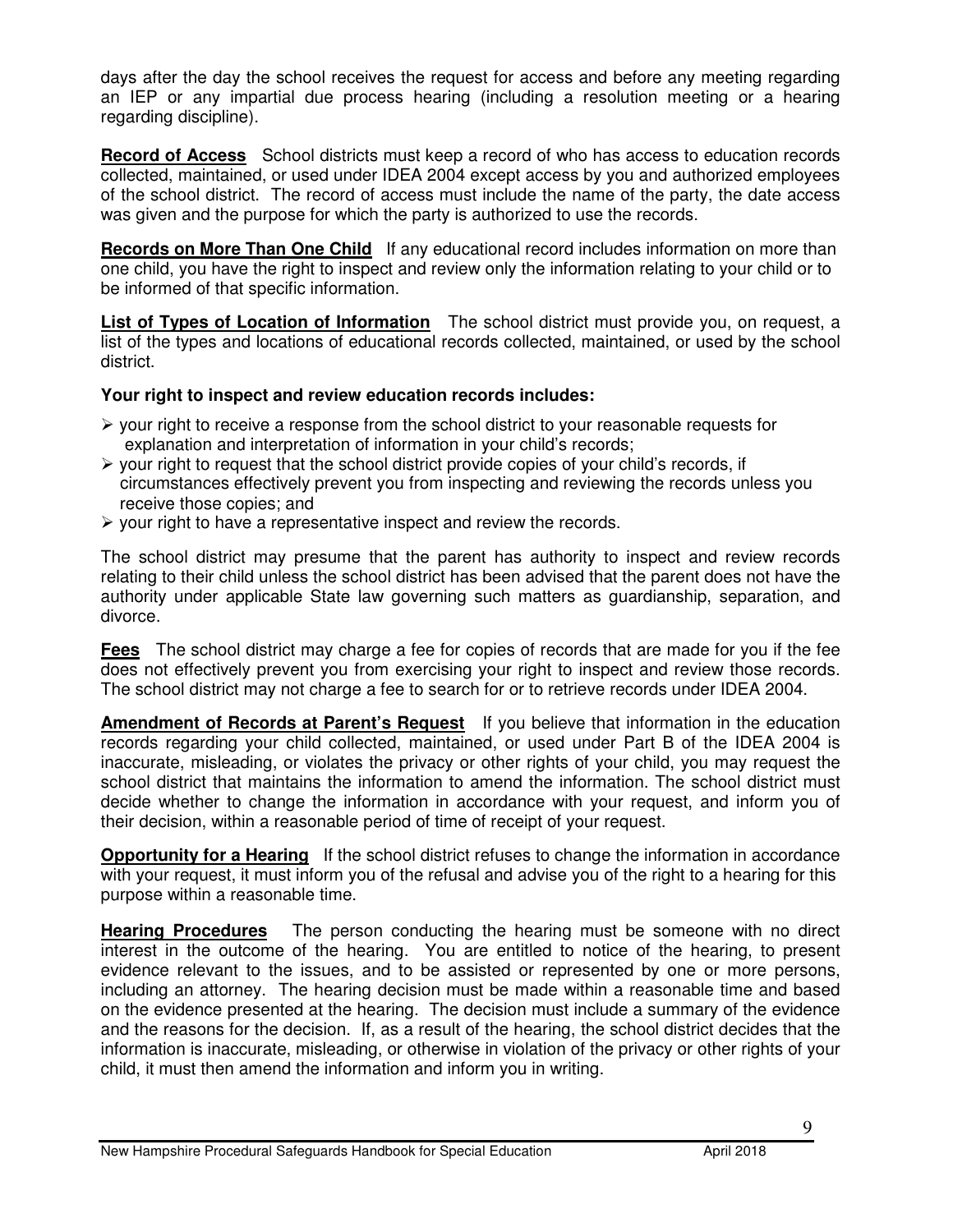**Result of Hearing** If, as a result of the hearing**,** the school district decides that the information is not inaccurate, misleading or otherwise in violation of the privacy or other rights of your child, it must inform you of your right to place, in the records that it maintains on your child, a statement commenting on the information or providing any reasons you disagree with the decision of the school district. That statement must be maintained as part of your child's records as long as the record (or contested portion) is maintained by the school district. If the school district discloses the records (or contested portion) to any party, the explanation must also be disclosed to that party.

**Consent for Disclosure of Personally Identifiable Information** Unless the information is contained in education records and the disclosure is authorized without parental consent under FERPA, your consent must be obtained before personally identifiable information is disclosed to parties other than officials of participating agencies. Except under the circumstances specified below, your consent is not required before personally identifiable information is released to officials of participating agencies for purposes of meeting a requirement of IDEA 2004.

Your consent, or consent of an eligible child who has reached the age of 18, must be obtained before personally identifiable information is released to officials of participating agencies providing or paying for transition services.

If your child is in, or is going to go to a private school that is not located in the same school district you reside in, your consent must be obtained before any personally identifiable information about your child is released between officials in the school district where the private school is located and officials in the school district where you reside.

**Safeguarding Information** Your school district must protect the confidentiality of personally identifiable information at collection, storage, disclosure, and destruction stages. One official at each school district must assume responsibility for ensuring the confidentiality of any personally identifiable information. All persons collecting or using personally identifiable information must receive training or instruction regarding State policies and procedures regarding confidentiality under IDEA 2004 and FERPA. Each school district must maintain, for public inspection, a current listing of the names and positions of those employees within the agency who may have access to personally identifiable information.

**Destruction of Information** Your school district must inform you when personally identifiable information collected, maintained, or used, is no longer needed to provide educational services to your child. The information must be destroyed at your request. **Destruction** means physical destruction or removal of personal identifiers from information so that the information is no longer personally identifiable. However, the school district must maintain a permanent record of the student's name, address, and phone number, his or her grades, attendance record, classes attended, grade level completed, and year completed.

A school district shall not destroy a student's special education records prior to the student's 25th birthday, except with prior written consent of the parent or, where applicable, the adult student. The school district shall maintain a copy of the last IEP that was in effect prior to the student's exit from special education until the student's  $60<sub>th</sub>$  birthday. The school district shall provide a parent or adult student a written notice of its document destruction policies upon the student's graduation with a regular high school diploma or at the transfer of rights or whichever occurs first. The school district shall provide public notice of its document destruction policy at least annually.

**Transfer of Rights** Under the regulations for FERPA in 34 CFR 99.5(a), the rights of parents regarding education records are transferred to the student at age 18.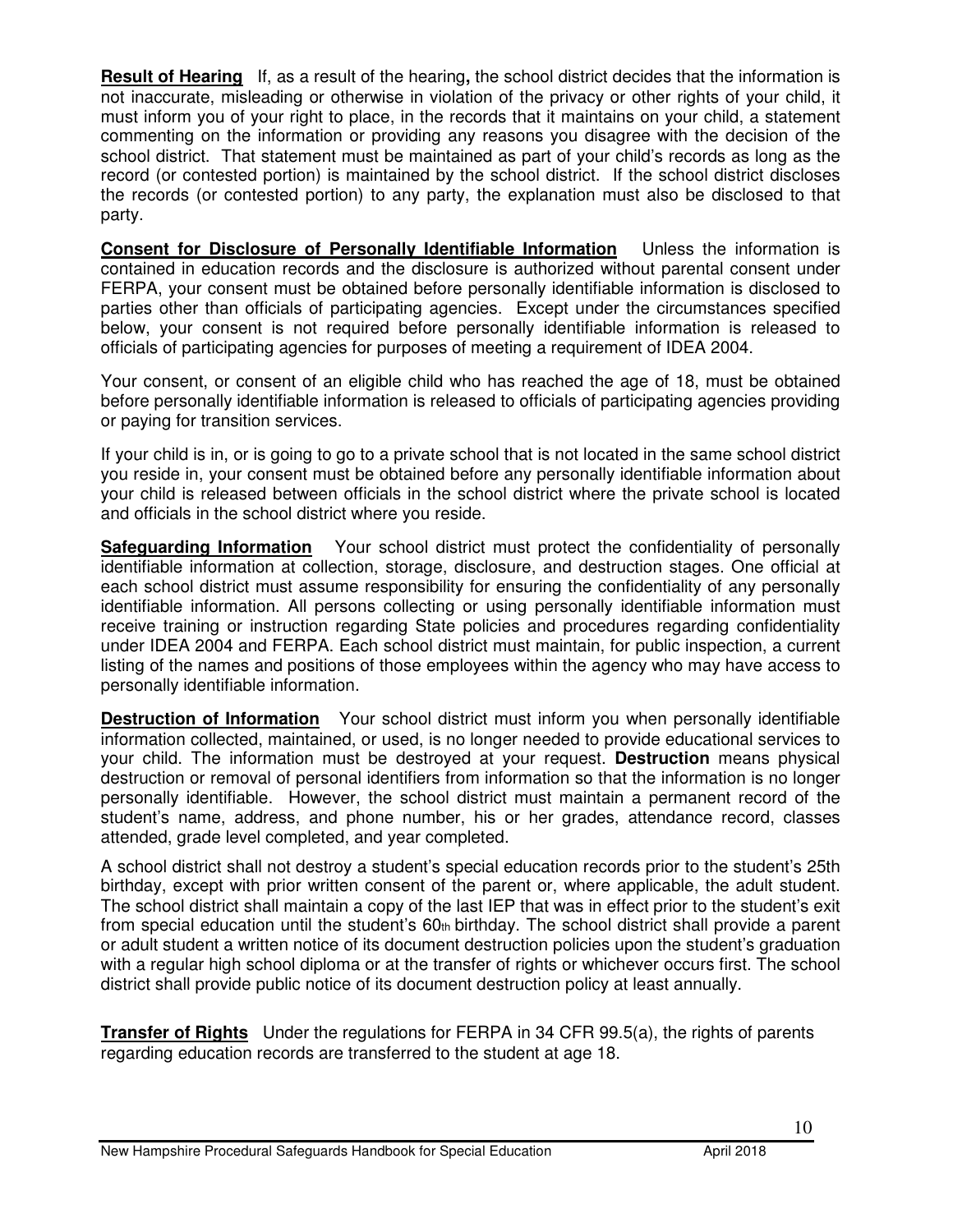### Special Education Complaints

#### **New Hampshire Rules for the Education of Children with Disabilities ~ Ed 1121**

The decisions parents make regarding their children should be based upon knowledge and understanding of their rights and procedural safeguards. This requires open communication and trust between parents and their school district. If problems do arise, the complaint process is one method parents or others can utilize to resolve an issue with the school district.

The process for filing a special education complaint **must include:** 

- 1. a statement that a school district has violated a requirement of IDEA 2004;
- 2. the facts on which the statement is based;
- 3. the signature and contact information for the person filing the complaint; and
- 4. if alleging violations with respect to a specific child:
	- a. the name and address of the residence of the child;
	- b. the name of the school the child is attending;
	- c. in the case of a homeless child or youth, available contact information for the child, and the name of the school the child is attending;
	- d. a description of the nature of the problem of the child, including facts relating to the problem; **and**
	- e. a proposed resolution of the problem to the extent known and available to the party at the time the complaint is filed

The complaint must allege a violation that occurred not more than one year prior to the date that the complaint is received.

| Complaints are mailed to: | <b>Commissioner of Education</b>      |
|---------------------------|---------------------------------------|
|                           | New Hampshire Department of Education |
|                           | 101 Pleasant Street                   |
|                           | Concord, New Hampshire 03301          |

The person who files the complaint must forward a copy of the complaint to the school district at the same time the party files the complaint with the New Hampshire Department of Education. If you would like more information about the complaint procedures, contact the New Hampshire Department of Education, Bureau of Special Education.

#### **Complaint Procedures**

1. After receiving a complaint filed by a parent, an organization or an individual from another State, the complaint will be reviewed by the Complaints Office of the Bureau of Special Education at the NH Department of Education.

2. After the school district receives a copy of the complaint from the complainant, the school district may choose to create a Proposal to Resolve. The Proposal to Resolve is a written plan developed by the school district that proposes district action that it believes will resolve one, some, or all allegations in the complaint. This proposal is provided to the parent in an effort for the two parties to agree to the resolution. If the parent and school district agree on a resolution of one, some or all of the allegations, the special education complaint may continue based on any remaining issues. Once the parent and district agree to a Proposal to Resolve, the complainant must inform the Department of Education that they are withdrawing the complaint.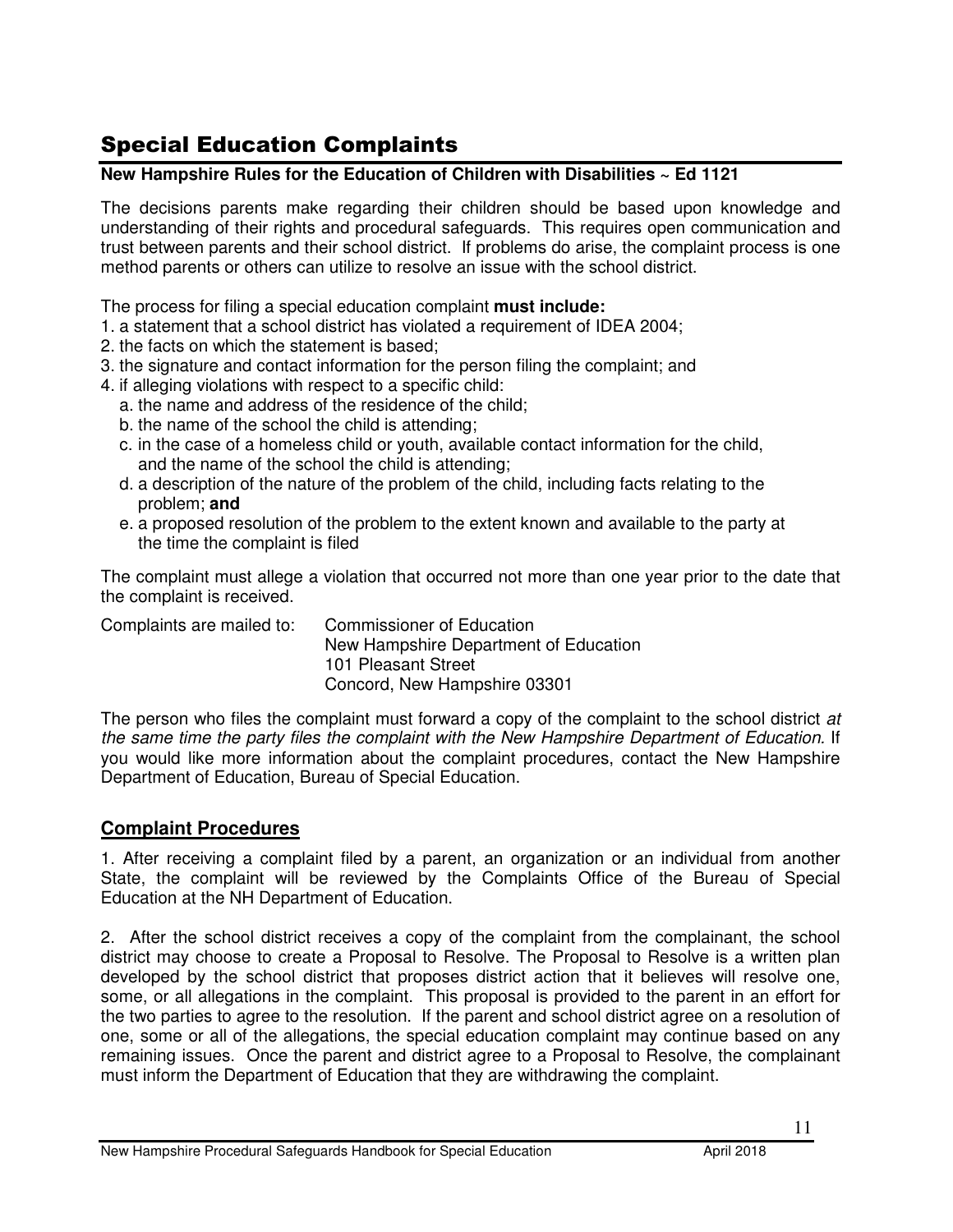- 3. If the issues are appropriate for the complaint procedures, then:
	- a. an independent investigator is assigned to the case to perform an independent investigation, part of which may be conducted in the school district;
	- c. a letter is sent to both the parent and the school district giving them the name of the investigator, a copy of the complaint letter and identifying what federal and/or state regulations are involved.

4. The person filing the complaint will be given the opportunity to correct any errors made in summarizing the issues and may submit additional information either orally or in writing.

5. The investigator will review all relevant information, including appropriate educational records, and may interview face to face or by phone, both you and school district officials and staff to determine the facts. When the investigation is complete the investigator will submit a written report to the NH Department of Education.

6. The NH Department of Education Dispute Resolution Coordinator for Special Education Complaints will review the report to determine if any violations occurred.

7. The Commissioner of Education reviews the information and makes a decision of what corrective action, including monetary reimbursement if any, is warranted, appropriate to the needs of the child. The Commissioner signs the decision. The decision will be issued no later than 60 days after the complaint was received by the NH Department of Education. The timeline may be extended if the Department determines that exceptional circumstances exist that delay the decision.

8. Any party to the complaint may, within 20 days of receipt of the commissioner's written decision under Ed 1121.02(b), make a written request to the commissioner for reconsideration of the decision. Any corrective action ordered by the commissioner for the benefit of a child with a disability shall implemented and continue until the conclusion of the reconsideration and, unless reversed upon reconsideration or stayed, during any appeal.

9. When the NH Department of Education determines there was a failure to provide appropriate services it can award monetary reimbursement or other corrective action appropriate to the needs of the child and to ensure appropriate services are provided to all children with disabilities in the future.

**Model Forms** The NH Department of Education has developed model forms to help you file a due process complaint and a State complaint. These can be obtained by contacting your child's school, the NH Department of Education, 101 Pleasant Street Concord, N.H. 03301 or on the Department website: http://www.education.nh.gov/instruction/special\_ed/complaint.htm. You are not required to use these model forms. You can use this form or another appropriate model form, so long as it contains the required information for filing a due process complaint or a State complaint.

### Alternative Dispute Resolution

#### **New Hampshire Rules for the Education of Children with Disabilities ~ Ed 1122**

Parents and school districts strive to resolve disagreements in the least adversarial manner possible. When you have a concern or disagreement with the school district the attempts to resolve these should start at the lowest administrative level possible. When those attempts are not possible or successful, formal alternative dispute resolution methods such as mediation or neutral conference may be a viable option. School districts may develop procedures that offer you, and schools that choose not to use the mediation process, an opportunity to meet, at a time and location convenient to you with someone who has no personal or professional interest.

12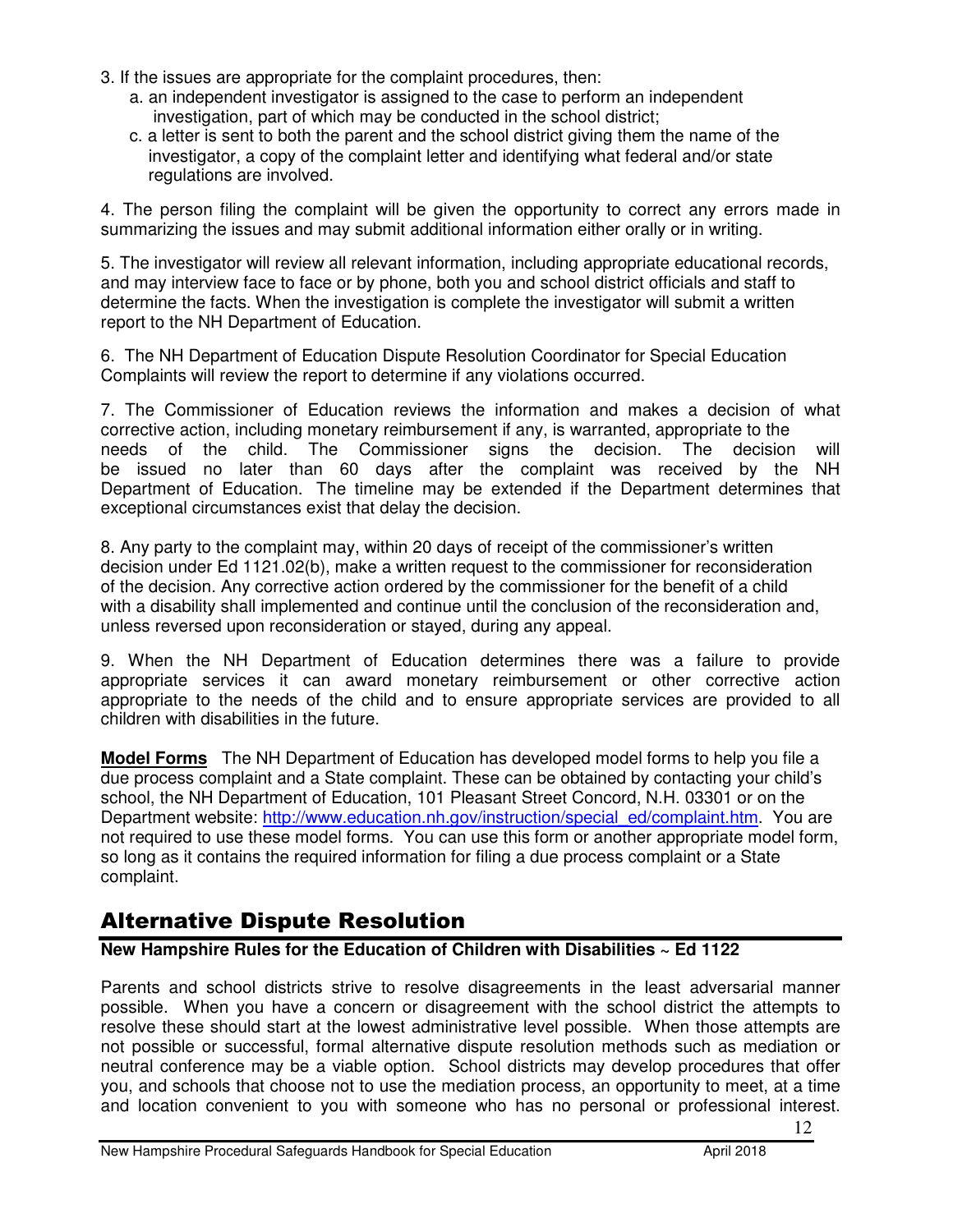If those alternatives are not appropriate or successful a due process complaint can be filed by either party leading to a due process hearing.

**Neutral Conference** A neutral conference is an option that is open to both you and the school district. It is a voluntary confidential process facilitated by a trained professional (neutral) who listens to both sides of a dispute and makes a recommendation that both sides may either adopt or refuse. A parent can request that their child's school district file a request with the NH Department of Education. Neutral conferences are a free service provided by the NH Department of Education. If you would like more information, please call the Office of Legislation and Hearings at (603) 271-2299.

Mediation is available to allow you and the school district to resolve disagreements involving any matter under IDEA 2004 which outlines the special education process including matters arising prior to the filing of a due process complaint. Thus, mediation is available to resolve disputes under IDEA 2004, whether or not you have filed a due process complaint to request a due process hearing.

The procedures must ensure that the mediation process:

- is voluntary on your part and the school district's part;
- > is not used to deny or delay your right to a due process hearing, or to deny any other rights you have under IDEA 2004; **and**
- $\triangleright$  is conducted by a qualified and impartial mediator who is trained in effective mediation techniques.

**School District** The school district may develop dispute resolution procedures that could be offered to you and your school if the mediation process is not chosen. The school district may offer you an opportunity to meet, at a time and location convenient to you, with someone who has no personal or professional interest in the outcome of a dispute which they help to resolve:

- who is under contract with an appropriate alternative dispute resolution entity, or Parent Information Center or community parent resource center in New Hampshire; **and**
- > who would explain the benefits and encourage the use of the mediation process to you.

**New Hampshire Department of Education** The NH Department of Education maintains a list of people who are qualified mediators and know the laws and regulations relating to the provision of special education and related services. The NH Department of Education must select mediators on a random, rotational, or other impartial basis.

The NH Department of Education is responsible for the cost of the mediation process, including the costs of meetings. Each meeting in the mediation process must be scheduled in a timely manner and held at a place that is convenient for you and the school district.

If you and the school district resolve a dispute through the mediation process, both parties must enter into a legally binding agreement that sets forth the resolution and that:

- > states that all discussions that happened during the mediation process will remain confidential and may not be used as evidence in any subsequent due process hearing or civil proceeding; and
- > is signed by both you and a representative of the school district who has the authority to bind the school district.

The written, signed mediation agreement is enforceable in any State court of competent jurisdiction (a court that has the authority under State law to hear this type of case) or in a district court of the United States. Discussions that happened during the mediation process must be confidential. They cannot be used as evidence in any future due process hearing or civil proceeding of any Federal court or State court of a State receiving assistance IDEA 2004.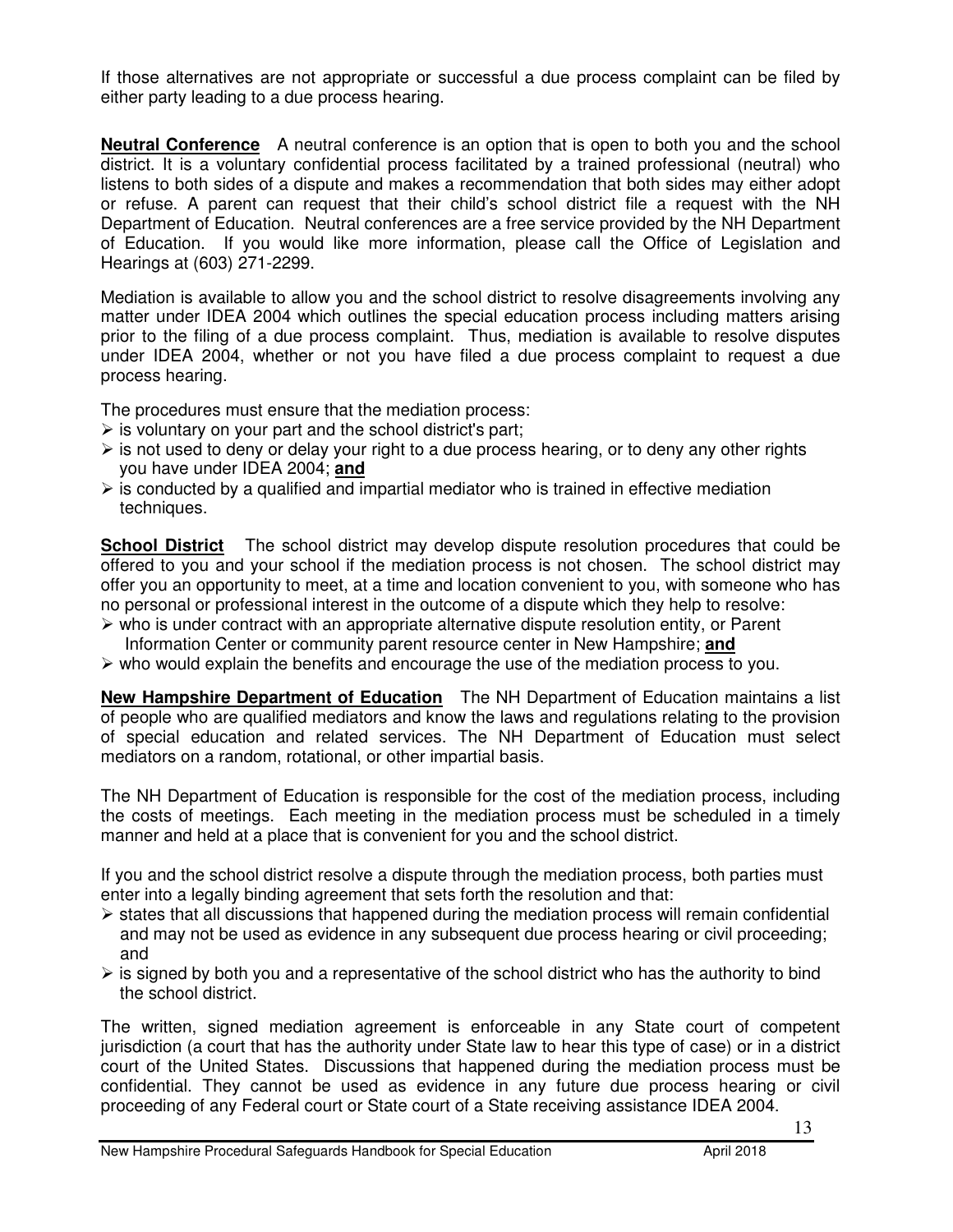#### **Impartiality of Mediator** The mediator:

- If may not be an employee of the State Educational Agency (SEA) or the school district that is involved
	- in the education or care of your child; **and**
- > must not have a personal or professional interest which conflicts with the mediator's objectivity.

A person who otherwise qualifies as a mediator is not an employee of a school district or State agency solely because he or she is paid by the agency or school district to serve as a mediator.

### Due Process Complaint Procedures

**New Hampshire Rules for the Education of Children with Disabilities ~ Ed 1123** 

**General Information regarding Due Process** You or the school district may file a due process hearing complaint on any matter relating to a proposal or a refusal to initiate or change the identification, evaluation, or educational placement of your child, or the provision of a free appropriate public education (FAPE) to your child. The time period for the hearing procedures is 45 calendar days not including a 30-day resolution period. A school district must offer a resolution meeting if a parent has requested the due process hearing.

The due process complaint must allege a violation that happened not more than two years before you or the school district knew or should have known about the alleged action that forms the basis of the due process complaint. If you are requesting a due process hearing to recover the cost of a unilateral placement you must file the request within 90 days of the unilateral placement.

The above timeline does not apply to you if you could not file a due process complaint within the timeline because the school district:

- specifically misrepresented that it had resolved the issues identified in the complaint; **or**
- > withheld information from you that it was required to provide you under IDEA 2004.

The school district must inform you of any free or low-cost legal and other relevant services available in the area if you request the information, **or** if you or the school district file a due process complaint.

**Filing a Due Process Complaint** In order to request a hearing, you or the school district (or your attorney or the school district's attorney) must submit a due process complaint to the other party. That complaint must contain all of the content listed below and must be kept confidential.

You or the school district, whichever one filed the complaint, must also provide the NH Department of Education with a copy of the complaint. A due process hearing may not be held until the due process complaint is filed.

The due process complaint must include:

- 1. the name of the child;
- 2. the address of the child's residence;
- 3. the name of the child's school;
- 4. if the child is a homeless child or youth, the child's contact information, and the name of the child's school;
- 5. a description of the nature of the problem of the child relating to the proposed or refused action, including facts relating to the problem; **and**
- 6. a proposed resolution of the problem to the extent known and available to you or the school district at the time.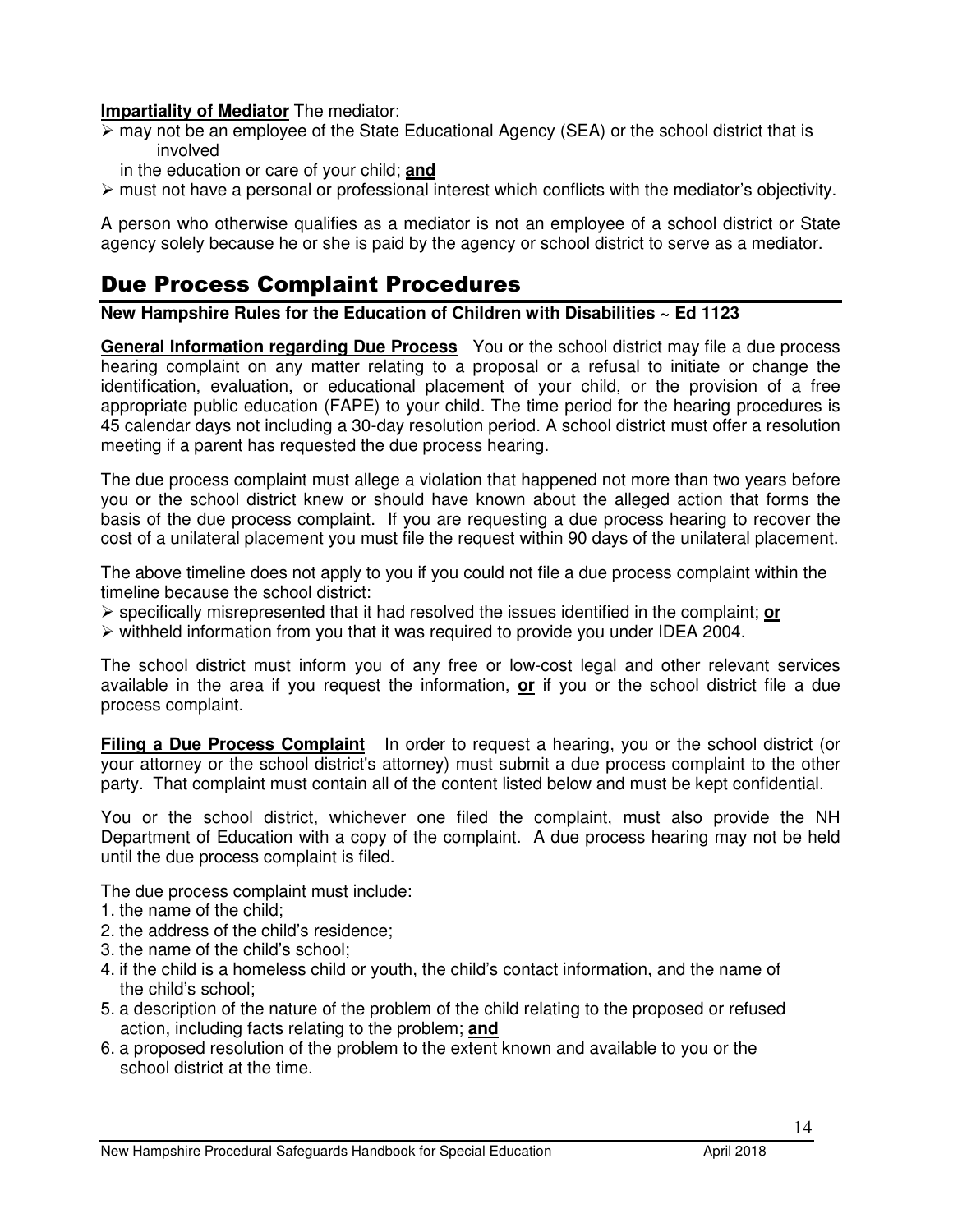**Due Process Complaint** In order for a due process complaint to go forward it must be considered sufficient. The due process complaint will be considered sufficient (to have met the content requirements above) unless the party receiving the due process complaint (you or the school district) notifies the hearing officer and the other party, in writing, within 15 calendar days of receiving the complaint, that the receiving party believes that the due process complaint does not meet the requirements listed above.

Within 5 calendar days of receiving the notification the receiving party (you or the school district) considers a due process complaint insufficient, the hearing officer must decide if the due process complaint meets the requirements listed above, and notify you and the school district in writing immediately.

If either party is requesting an expedited hearing, the notice must also state the disciplinary grounds for the request.

**Changes to the Complaint** You or the school district may make changes to the due process complaint only if:

- $\triangleright$  the other party approves of the changes in writing and is given the chance to resolve the due process hearing complaint through a resolution meeting, described below; **or**
- > by no later than five days before the due process hearing begins, the hearing officer grants permission for the changes.

If the complaining party (you or the school district) makes changes to the due process complaint, the timelines for the resolution meeting (within 15 calendar days of receiving the complaint) and the time period for resolution (within 30 calendar days of receiving the complaint) start again on the date the amended complaint is filed.

**School District Response to a Due Process Complaint** If the school district has not sent a Written Prior Notice (WPN) to you regarding the subject matter contained in your due process complaint, the school district must, within 10 calendar days of receiving the due process complaint, send to you a response that includes:

- > an explanation of why the school district proposed or refused to take the action raised in the due process complaint;
- > a description of other options that your child's individualized education program (IEP) Team considered and the reasons why those options were rejected;
- > a description of each evaluation procedure, assessment, record, or report the school district used as the basis for the proposed or refused action; **and**
- > a description of the other factors that are relevant to the school district's proposed or refused action.

Providing the information in the items above does not prevent the school district from asserting that your due process complaint was insufficient.

**Parent Response to a Due Process Complaint** When the school district, and the other party, has filed the due process complaint, you, as the receiving party, must, within 10 calendar days of receiving the complaint, send a response that specifically addresses the issues in the complaint to the school district and the other party.

**Separate Request for a Due Process Hearing** Nothing in the procedural safeguards section of the Federal regulations under Part B of the IDEA 2004 (34 CFR §§300.500 through 300.536) can be interpreted to prevent you from filing a separate due process complaint on an issue separate from a due process complaint already filed.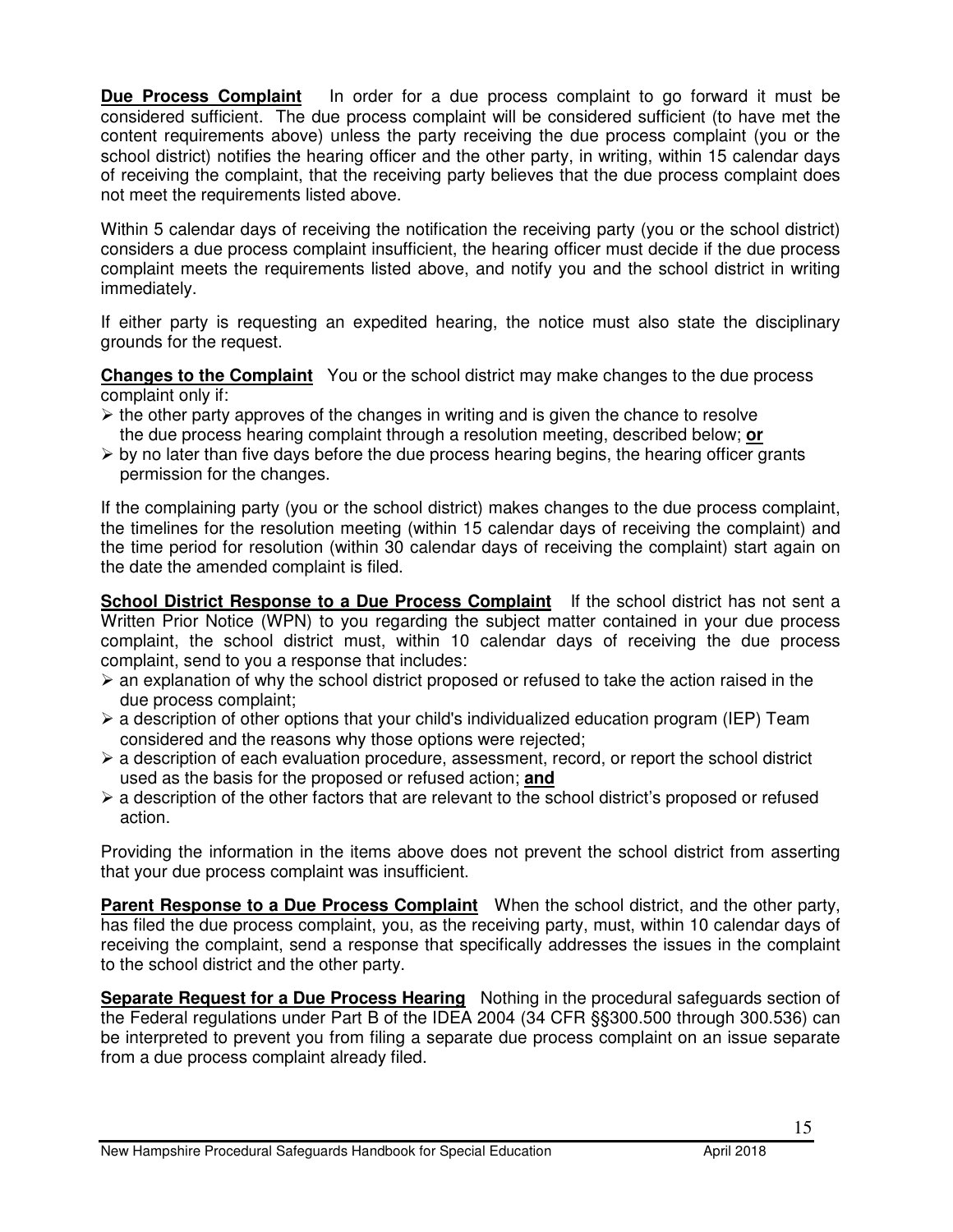**Mediation** Mediation is available to allow you and the school district to resolve disagreements involving any matter under IDEA 2004, including matters arising prior to the filing of a due process complaint. Thus, mediation is available to resolve disputes under IDEA 2004, whether or not you have filed a due process complaint to request a due process hearing.

#### **Mediation Requirements**

- $\triangleright$  is voluntary on your part and the school district's part;
- > is not used to deny or delay your right to a due process hearing, or to deny any other rights you have under IDEA 2004; **and**
- $\triangleright$  is conducted by a qualified and impartial mediator who is trained in effective mediation techniques.

The NH Department of Education has a list of people who are qualified mediators and are knowledgeable of laws and regulations relating to the provision of special education and related services. Mediators are selected on a random, rotational, or other impartial basis. The cost of mediation is assumed by the NH Department of Education.

#### **Impartiality of Mediator** The mediator:

- If may not be an employee of the State Educational Agency or the school district that is involved in the education or care of your child; **and**
- > must not have a personal or professional interest which conflicts with the mediator's objectivity.

A person who otherwise qualifies as a mediator is not an employee of a school district or State agency solely because he or she is paid by the agency or school district to serve as a mediator.

Each meeting in the mediation process must be scheduled in a timely manner and held at a place that is convenient for you and the school district.

If you and the school district resolve a dispute through the mediation process, both parties must enter into a legally binding agreement that sets forth the resolution and that:

- > states that all discussions that happened during the mediation process will remain confidential and may not be used as evidence in any subsequent due process hearing or civil proceeding; **and**
- $\triangleright$  is signed by both you and a representative of the school district who has the authority to bind the school district.

A written, signed mediation agreement is enforceable in any State court of competent jurisdiction (a court that has the authority under State law to hear this type of case) or in a district court of the United States.

**The Child's Placement While the Due Process Complaint and Hearing are Pending** Your child must remain in his or her current educational placement during the due process timeline except under the provisions of "interim alternative placement due to a disciplinary removal." If the due process complaint involves an application for initial admission to public school, your child, with your consent, must be placed in the regular public school program until the completion of all such proceedings.

If the due process complaint involves an application for initial services for your child transitioning from Early Supports and Services under Part C of IDEA 2004 or because your child has turned three, the school district is not required to provide the early supports and services that your child has been receiving. If your child is found eligible under IDEA 2004 and you consent for your child to receive special education and related services for the first time, then, pending the outcome of the proceedings, the school district must provide those special education and related services that are not in dispute (those which you and the school district both agree upon).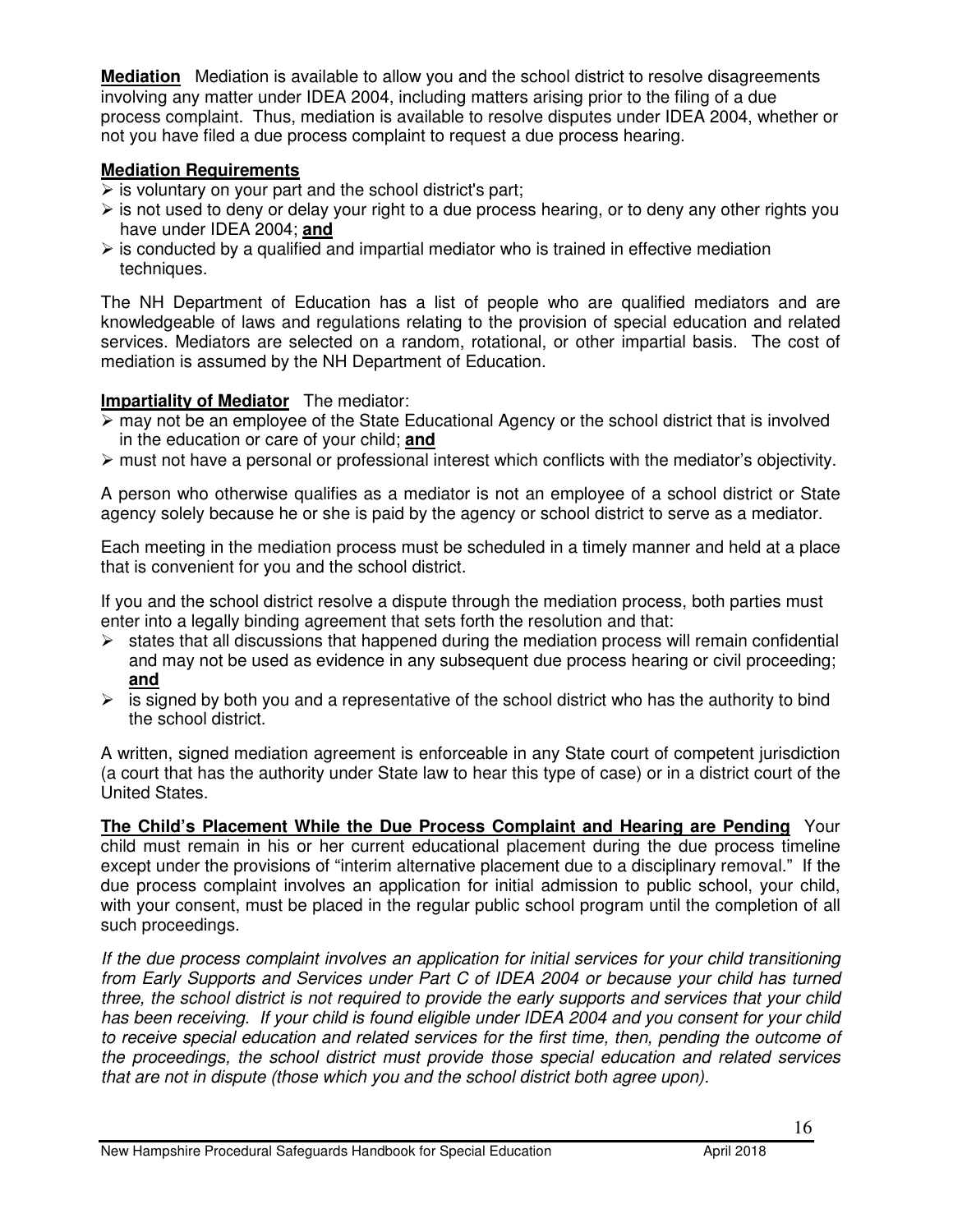**Resolution Meeting** Within 15 calendar days of receiving notice of your due process complaint, and before the due process hearing begins, the school district must convene a resolution meeting with you and the relevant member or members of the individualized education program (IEP) team who have specific knowledge of the facts identified in your due process complaint. The meeting:

- > must include a representative of the school district who has decision making authority on behalf of the school district; **and**
- > may not include an attorney of the school district unless you are accompanied by an attorney.

The purpose of the meeting is for you to discuss your due process complaint, and the facts that form the basis of the complaint, so that the school district has the opportunity to resolve the dispute. The resolution meeting is not necessary if:

- you and the school district agree in writing to waive the meeting; **or**
- you and the school district agree to use the mediation process.

**Resolution Period** If the school district has not resolved the due process complaint to your satisfaction within 30 calendar days of the receipt of the due process hearing complaint (during the time period for the resolution process), the due process hearing may occur.

The 45-calendar day timeline for issuing a final decision begins at the expiration of the 30 calendar day resolution period, with certain exceptions for adjustments made to the 30-calendar day resolution period, as described below. Except where you and the school district have both agreed to waive the resolution process or to use mediation, your failure to participate in the resolution meeting will delay the timelines for the resolution process and due process hearing until you agree to participate in a meeting.

If after making reasonable efforts and documenting such efforts, the school district is not able to obtain your participation in the resolution meeting, the school district may, at the end of the 30 calendar day resolution period, request that a hearing officer dismiss your due process complaint.

Documentation of such efforts must include a record of the school district's attempts to arrange a mutually agreed upon time and place, such as:

- > detailed records of telephone calls made or attempted and the results of those calls;
- copies of correspondence sent to you and any responses received; and
- > detailed records of visits made to your home or place of employment and the results of those visits.

If the school district fails to hold the resolution meeting within 15 calendar days of receiving notice of your due process complaint **or** fails to participate in the resolution meeting, you may ask a hearing officer to order that the 45-calendar day due process hearing timeline begin.

**Adjustments to the 30 Calendar Day Resolution Period** If you and the school district agree, in writing, to waive the resolution meeting, then the 45-calendar day timeline for the due process hearing starts the next day.

After the start of mediation or the resolution meeting and before the end of the 30-calendar day resolution period, if you and the school district agree, in writing, that no agreement is possible, then the 45-calendar day timeline for the due process hearing starts the next day.

If you and the school district agree to use the mediation process, at the end of the 30-calendar day resolution period, both parties can agree, in writing, to continue the mediation until an agreement is reached. However, if either you or the school district withdraws from the mediation process, then the 45-calendar day timeline for the due process hearing starts the next day.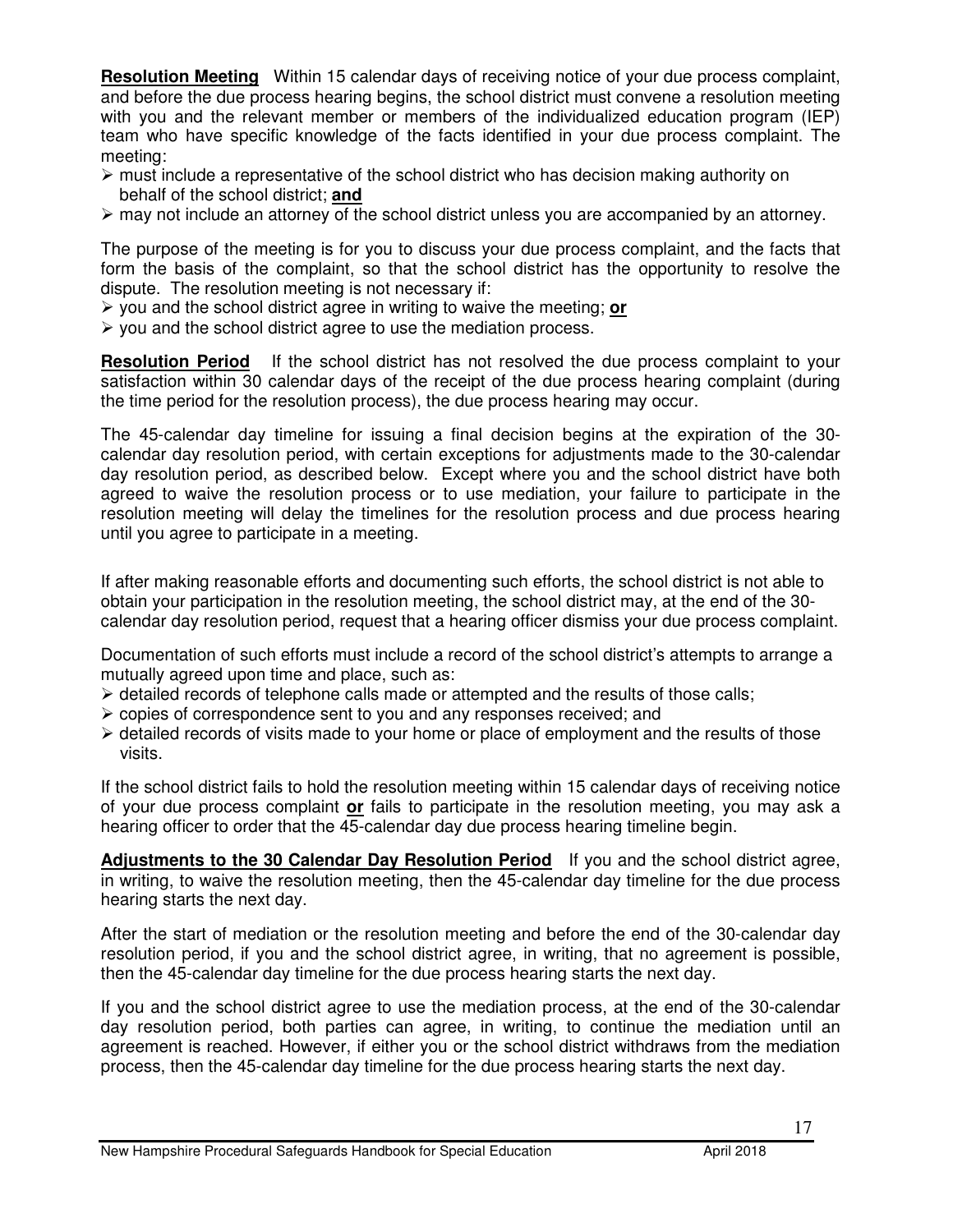**Written Settlement Agreement** If a resolution to the dispute is reached at the resolution meeting, you and the school district must enter into a legally binding agreement that is:

- > signed by you and a representative of the school district who has the authority to bind the school district; **and**
- > enforceable in any State court of competent jurisdiction (a State court that has authority to hear this type of case) or in a district court of the United States or by the State Educational Agency, if your State has another mechanism or procedures that permit parties to seek enforcement of resolution agreements.

**Agreement Review Period** If you and the school district enter into an agreement as a result of a resolution meeting, either party (you or the school district) may void the agreement within 3 business days of the time that both you and the school district signed the agreement

### Impartial Due Process Hearing

#### **New Hampshire Rules for the Education of Children with Disabilities ~ Ed 1123**

In New Hampshire, the NH Department is responsible for convening due process hearings and an appeal from a due process hearing decision is directly to a court.

The NH Department of Education will schedule dates for both a pre-hearing conference and a hearing. The Hearing Officer, for the purpose of clarifying issues to be addressed at the hearing, conducts the pre-hearing conference. The pre-hearing conference is also an opportunity to discuss offers of settlement.

The due process hearing is held no later than 14 days after the conclusion of the prehearing conference. Except for good cause shown, an administrative due process hearing shall be limited to 2 days.

**Hearing Rights** Any party to a due process hearing (including a hearing relating to disciplinary procedures) has the right to:

- $\triangleright$  be accompanied and advised by a lawyer and/or persons with special knowledge or training regarding the problems of children with disabilities;
- > present evidence and confront, cross-examine, and require the attendance of witnesses;
- > prohibit the introduction of any evidence at the hearing that has not been disclosed to that party at least five business days before the hearing;
- > obtain a written, or, at your option, electronic, word-for-word record of the hearing; and
- > obtain written, or, at your option, electronic findings of fact and decisions.

#### **Additional Parental Rights at Hearings** You must be given the right to:

- have your child present;
- open the hearing to the public; **and**
- > have the record of the hearing, the findings of fact, and decisions provided to you at no cost.

**Additional disclosure of information** At least five business days prior to a due process hearing, you and the school district must disclose to each other all documentary evidence, list of witnesses, and evaluations, including independent evaluations, completed by that date and recommendations based on those evaluations that you or the school district intend to use at the hearing.

A hearing officer may prevent any party that fails to comply with this requirement from introducing the relevant evaluation or recommendation at the hearing without the consent of the other party.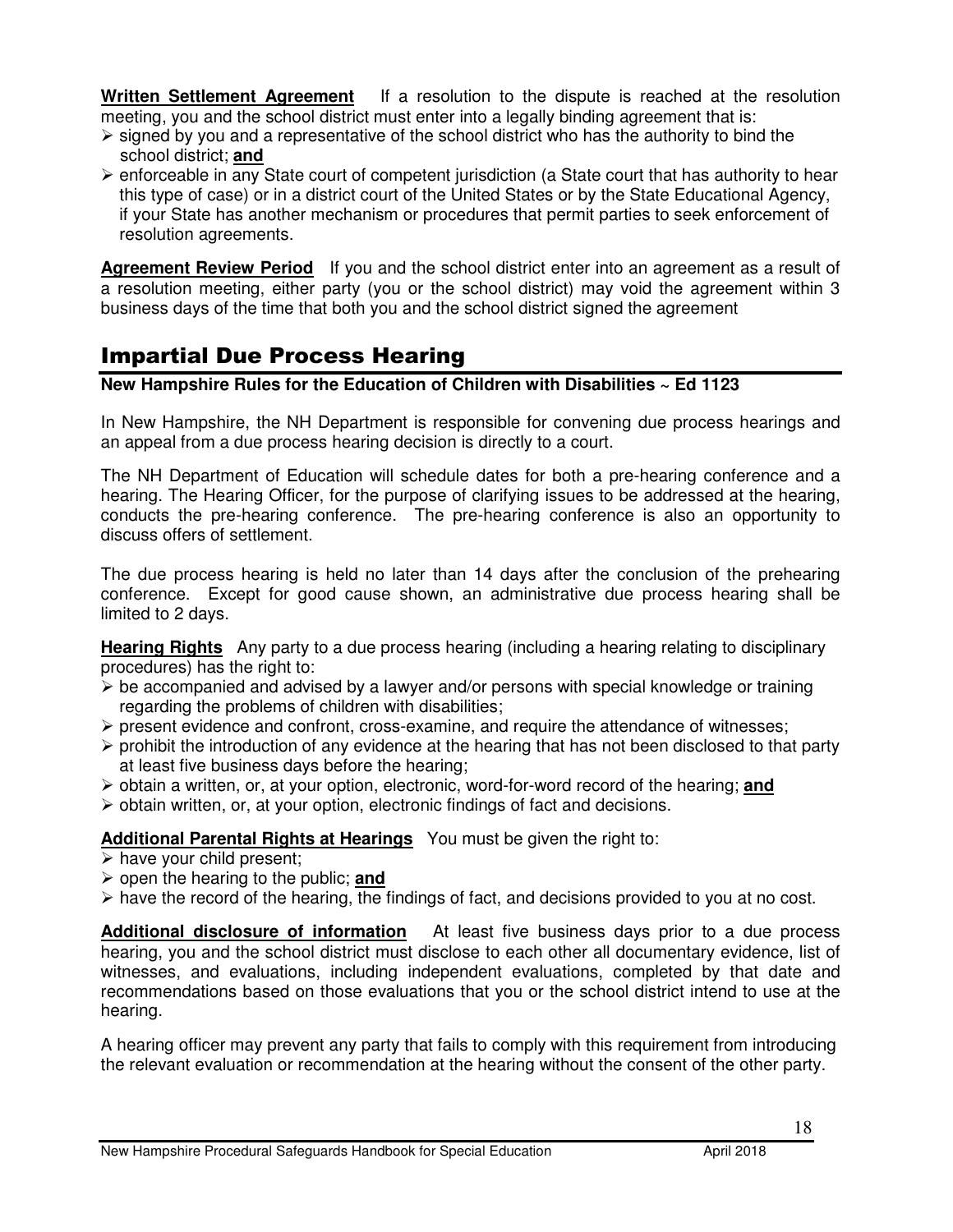**Subject Matter of Due Process Hearing** The party (you or the school district) that requests the due process hearing may not raise issues at the due process hearing that were not addressed in the due process complaint, unless the other party agrees.

#### **Impartial Hearing Officer** At a minimum, a hearing officer:

- > must not be an employee of the State Educational Agency or the school district that is involved in the education or care of the child. However, a person is not an employee of the agency solely because he/she is paid by the agency to serve as a hearing officer;
- must not have a personal or professional interest that conflicts with the hearing officer's objectivity in the hearing;
- > must be knowledgeable and understand the provisions of the IDEA 2004, and Federal and State regulations pertaining to the IDEA 2004, and legal interpretations of the IDEA 2004 by Federal and State courts; **and**
- > must have the knowledge and ability to conduct hearings, and to make and write decisions, consistent with appropriate, standard legal practice.

**Hearing Decisions** A hearing officer's decision on whether your child received a free appropriate public education (FAPE) must be based on substantive grounds. In matters alleging a procedural violation, a hearing officer may find that your child did not receive FAPE only if the procedural inadequacies:

- $\triangleright$  interfered with your child's right to a free appropriate public education (FAPE);
- > significantly interfered with your opportunity to participate in the decision-making process regarding the provision of a free appropriate public education (FAPE) to your child; **or**
- > caused a deprivation of an educational benefit.

If either you or the school district disagrees with the decision of the Hearing Officer, the parties may file an appeal in N.H. Superior Court or federal court within 120 days from the time they receive the final decision.

**Construction Clause** None of the provisions described above can be interpreted to prevent a hearing officer from ordering a school district to comply with the requirements in the procedural safeguards section of the Federal regulations under IDEA 2004 (34 CFR §§300.500 through 300.536).

**Findings and Decision to Advisory Panel and General Public** The NH Department of Education, after deleting any personally identifiable information, must:

- provide the findings and decisions in the due process hearing or appeal to the State special education advisory panel; **and**
- make those findings and decisions available to the public.

**Expedited Hearings: Due Process Hearings within 45 Days with No Extensions** The NH Department of Education will schedule an expedited hearing within 20 school days of receiving the request for such a hearing. A resolution session must be held within 7 days and the decision provided within 10 school days. An expedited hearing will be scheduled when requested if:

- 1. the school district thinks that keeping the child in the current school program is likely to result in injury to the child or others and therefore the school district wants to place the child in an interim alternative educational setting for 45 days or less, and the parent does not agree;
- 2. the parent believes that the child has been kept out of school for more than 10 days in a row or 10 days in a school year without the school following the proper procedures:
	- a) the parent does not agree with the school placing the child in an interim alternative educational setting; or
	- b) the parent does not agree with the manifestation determination decision.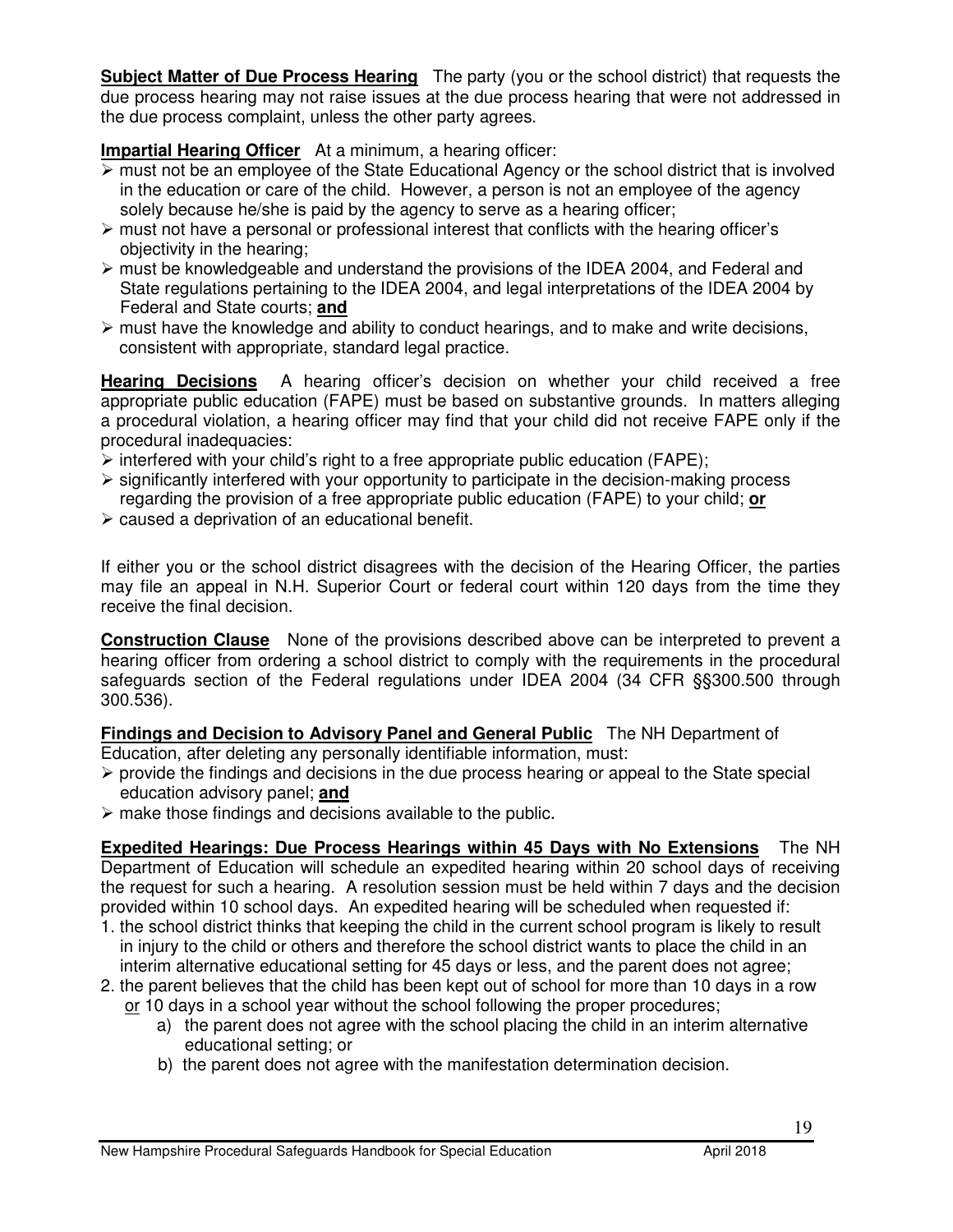When a child is placed in a 45-day Interim Alternative Educational Setting (IAES), the child remains in the placement until:

- (1) the Hearing Officer decides differently,
- (2) the 45 days end, or
- (3) the parties agree to a different placement. In the case of a dispute, the interim alternative educational setting becomes the child's "stay put" placement for the remainder of the 45 IAES days. When the 45 IAES days are finished, the child returns to the school program in which the child was placed before the 45-day interim placement, unless the Hearing Officer orders another 45-day Interim Alternative Educational Setting.

**Finality of Decision, Appeal, Impartial Review** If either the parent or the school district disagrees with the decision of the Hearing Officer, they may file an appeal in state superior court or federal court within 120 days from the time they receive the final decision of the Hearing Officer.

The court handling the appeal will receive the records from the *due process* hearing and will hear additional evidence if asked by either the parent or the school district. The court will make a decision on the appeal and grant the relief that the court determines to be appropriate, if any, based upon a preponderance (51% or more) of the evidence.

Nothing in this part restricts or limits the rights, procedures, and remedies available under the Constitution, the Americans with Disabilities Act of 1990, Title V of the Rehabilitation Act of 1973, or other Federal laws protecting the rights of children with disabilities, except that before the filing of a civil action under these laws seeking relief that is also available under section 615, the procedures under 300.507 and 300.510 (3/99) must be exhausted to the same extent as would be required had the action been brought under section 615 of the Act.

**Timelines and Convenience of Hearings and Reviews** NH Department of Education must ensure that not later than 45 calendar days after the expiration of the 30-calendar day period for resolution meetings **or**, as described under the sub-heading **Adjustments to the 30-calendar day resolution period,** not later than 45 calendar days after the expiration of the adjusted time period:

- a final decision is reached in the hearing; **and**
- $\triangleright$  a copy of the decision is mailed to each of the parties.

A hearing officer may grant specific extensions of time beyond the 45-calendar day time period described above at the request of either party.

Each hearing must be conducted at a time and place that is reasonably convenient to you and your child.

**Civil Actions, Including the Time Period in Which to File** Any party (you or the school district) who does not agree with the findings and decision in the due process hearing (including a hearing relating to disciplinary procedures) has the right to bring a civil action with respect to the matter that was the subject of the due process hearing. An appeal of a Hearing Officer's final decision must be filed in either state superior court or federal court within 90 days from the receipt of the final Hearing Officer decision. All such decisions must be sent by the NH Department of Education to both parties certified mail, return receipt requested.

**Reimbursement for Attorneys' and Expert Witness Fees** Effective January 1, 2009; According to NH RSA 186- C:16(b)(V) An action pursuant to 20 U.S.C. section 1415(i)(3) seeking reimbursement for attorney's fees or seeking reimbursement for expert witness fees shall be commenced within 120 days from receipt of the final decision in accordance with RSA 186-C:16 b, IV. All such decisions shall be sent certified mail, return receipt requested.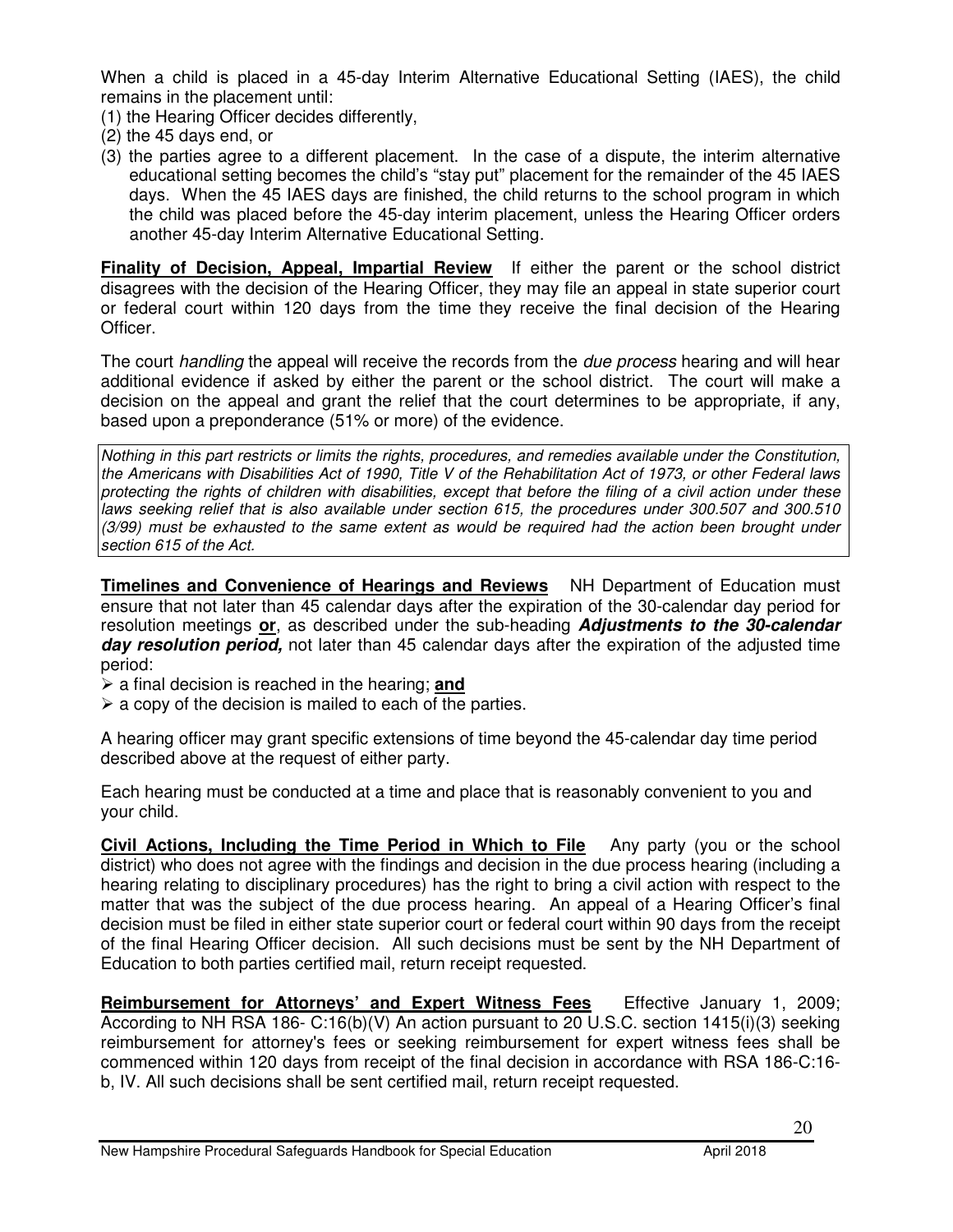- 1. the court may award reimbursement to a parent of a child with a disability for expert witness fees incurred as part of a due process complaint at which the parent was the prevailing party and when the court determines that a school has not acted in good faith in developing or implementing a child's individualized education program, including appropriate placement.
- 2. the court may deny or reduce reimbursement of expert witness fees if the hearing officer determines:
	- a) the expert witness was not a necessary component to the parent's complaint;
	- b) the expert witness fee exceeds an amount that is reasonable, given the type and location of the service provided and the skill, reputation, and experience of the expert witness;
	- c) the parent, or the parent's attorney, did not provide notice to the school district of their intent to have the expert witness participate in the due process hearing.

### Post-Hearing Matters and Attorney Fees

**New Hampshire Rules for the Education of Children with Disabilities ~ Ed 1123.22, 34 CFR 300.517 and RSA 186-C:16-b, V** 

A parent who is the prevailing party (obtains a favorable ruling, or in some cases, a ruling that is primarily favorable) at either the due process hearing or a court appeal of the Hearing Officer's decision, may be entitled to reimbursement of reasonable attorneys' fees. According to RSA 186 – C:16-b, (V) a parent must file the request for reimbursement of attorneys' fees in state or federal court within 120 days of receiving the Hearing Officer's decision.

The amount of reasonable attorneys' fees that can be awarded are based on rates prevailing in the community in which the action or hearing arose for the kind of quality of services furnished. No bonus or multiplier may be used in calculating the fees awarded.

Parents' attorneys' fees will not be reimbursed for attendance at an IEP meeting unless the meeting is held by order of the Hearing Officer or a court order. Attorneys' fees will not be reimbursed for attendance at a resolution session or mediation.

A parent may not be entitled for reimbursement of parent's attorneys' fees and related costs that are earned after a school district has made a written offer to settle the matter.

Parent's attorneys' fees are eligible for consideration of reimbursement when:

- > the written offer is made by the school district more than 10 calendar days before the start of the hearing;
- > the written offer is not accepted by the parent within 10 calendar days; and
- > the relief finally given to the parent is not more than the earlier offer to settle the matter.

The court may order reimbursement for your attorneys' fees if it finds that the parent succeeded at the hearing or in the court appeal and had good reason for not accepting the school district's offer to settle the matter.

The court may reduce the amount of parent's attorneys' fees to be reimbursed if it finds that:

- > you or your attorney, during the hearing or court appeal, unreasonably delayed the final resolution of the dispute;
- > the amount of attorneys' fees is greater than the hourly rate for attorneys in the community who provide the same type of services and who have similar skills, reputation, and experience;
- > the time spent and legal services were excessive considering the type of hearing or court appeal, and the issues addressed; or
- > the parent's attorney did not provide to the LEA the appropriate information in the due process request notice.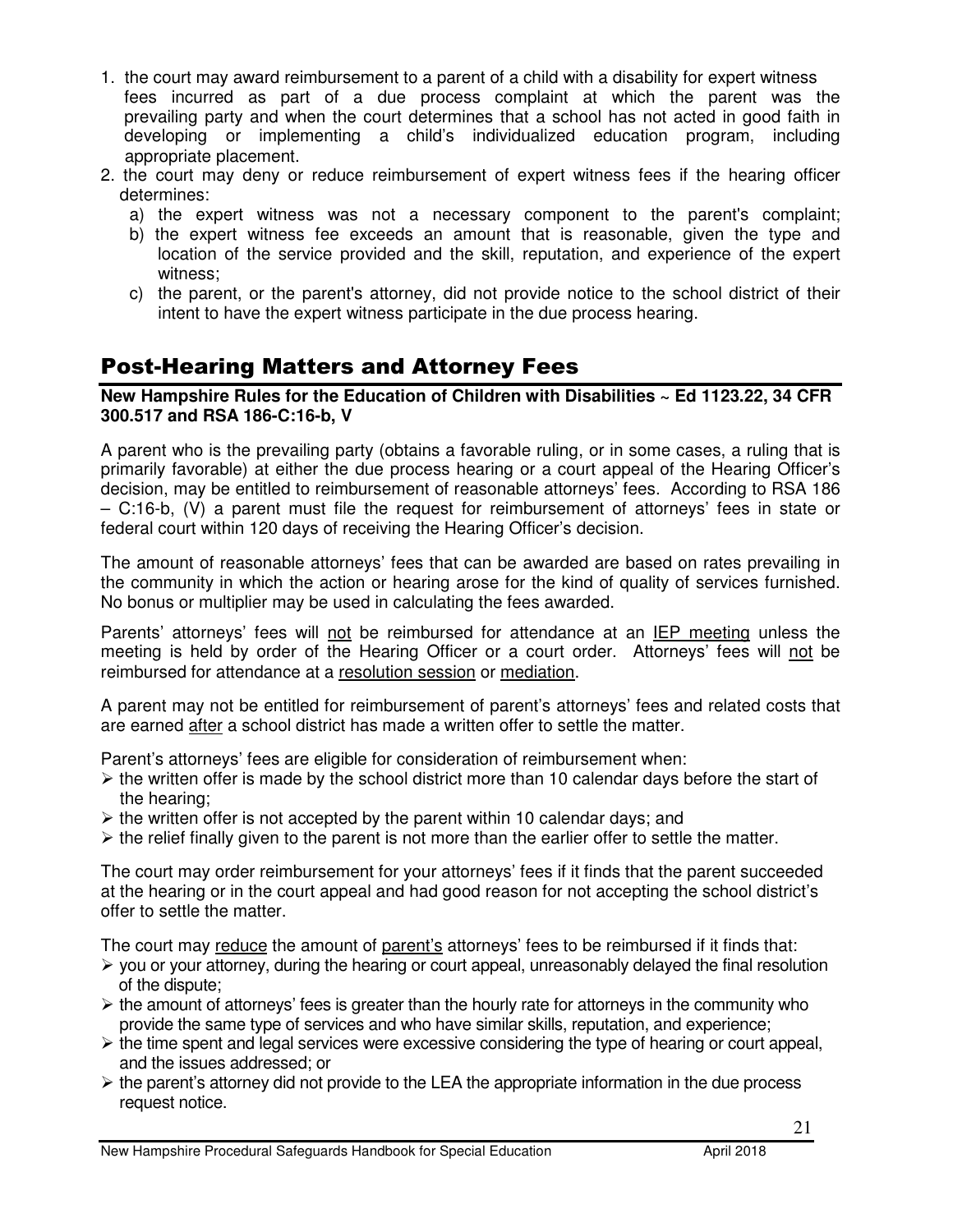However, the court may not reduce fees if the court finds that the State or school district unreasonably delayed the final resolution of the action or proceeding or there was a violation under the procedural safeguards provisions of IDEA 2004.

Reasonable attorneys' fees may be awarded to a prevailing State Educational Agency or school district:

- > against the parent's attorney if the due process complaint filed or subsequent cause of action is frivolous, unreasonable, or without foundation; or
- > against the attorney of a parent who continued to litigate after it clearly became frivolous, unreasonable, or without foundation; or
- > against the parent's attorney **or the parent**, if the parent's due process complaint or subsequent cause of action was presented for any improper purpose, such as to harass, or to cause unnecessary delay, or to needlessly increase the cost of litigation.

### Procedures When Disciplining Children with Disabilities

**New Hampshire Rules for the Education of Children with Disabilities ~ Ed 1124** 

**Removals that Constitute a Change in Placement** Removal of a student based on discipline issues, **if** 

- The removals are for more than 10 consecutive school days or
- There is a series of removals that constitute a pattern because the removals total more than 10 school days, because the child's behavior is substantially similar to the child's behavior in previous incidents that resulted in the series of removals; and because of such additional factors as the length of each removal, the total amount of time the child has been removed, and the proximity of the removals to one another.

When this happens, you must receive a copy of the procedural safeguards notice. An IEP Team meeting must then be held, within ten days of the decision, to remove your child for what amounts to a change in placement, and the IEP Team must determine if the behavior was a "manifestation" of your child's disability. A manifestation determination is the IEP Team's decision that your child's behavior is or is not related to his/her disability. In order to do this, the IEP Team must look at two possibilities:

- 1. The conduct (behavior) "was caused by, or had a direct and substantial relationship to your child's disability" or
- 2. The conduct (behavior) in question "was the direct result of the school districts' failure to implement the IEP."

If the IEP Team determines that the behavior **was** a manifestation of your child's disability, **then**  the IEP Team must do one of the following:

- either conduct a functional behavioral assessment (FBA) unless the school district has already done an FBA and developed a behavioral intervention plan; or
- review the behavioral intervention plan that has already been developed and modify it as necessary to address the behavior.
- > return the child to the placement from which the child was removed, unless the parent and the LEA agree to a change of placement as part of the modification of the behavioral intervention plan, unless the removal is due to a "special circumstance."

**Manifestation Determination** When your child is given a suspension that is a change in placement, as soon as the decision is made to take that action, you must be notified and provided the procedural safeguards notice. Immediately, but not later than 10 school days after the decision is made, the IEP Team and other qualified professionals, such as the school psychologist, must hold a meeting, to make a manifestation determination. If one has not already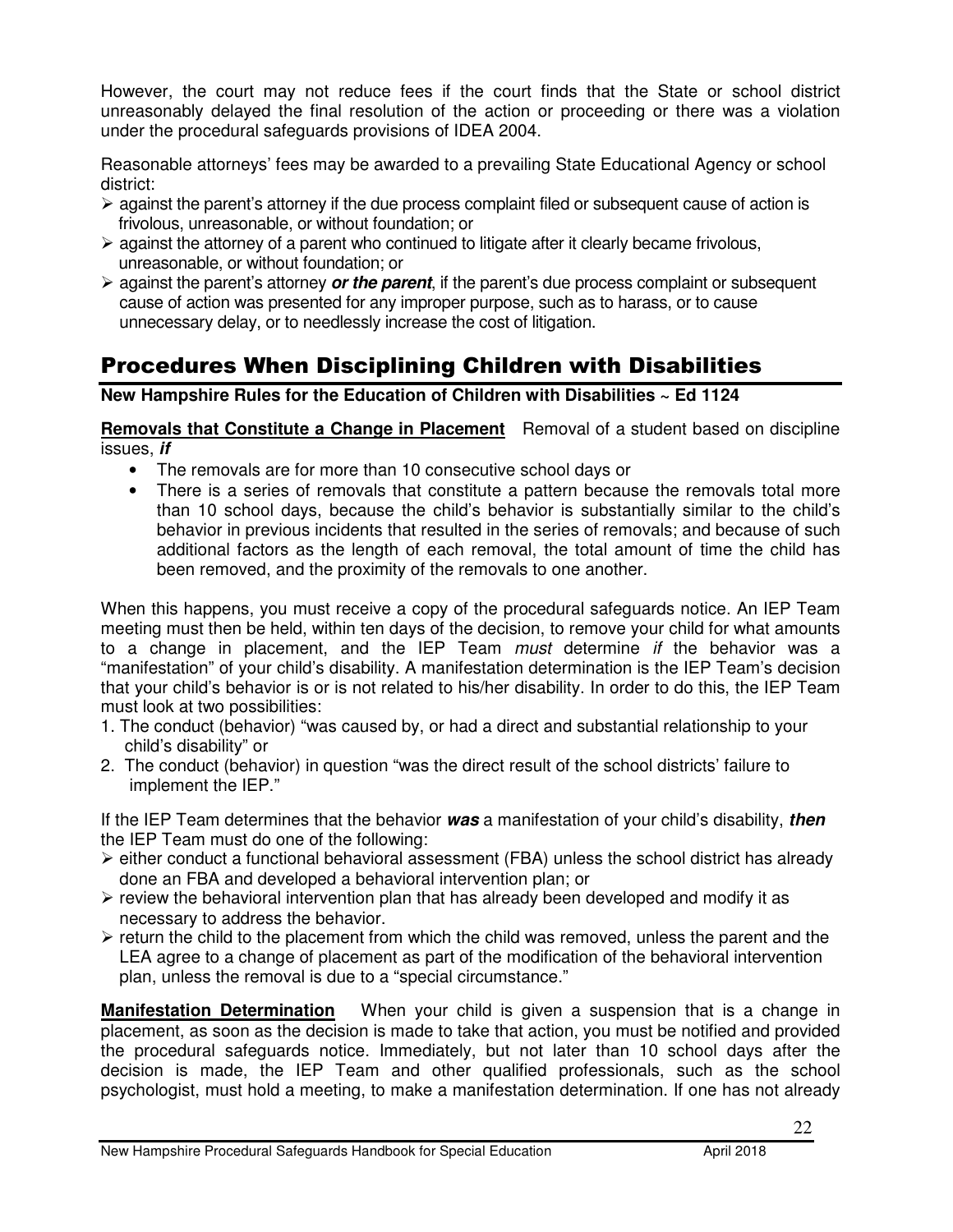been done, a FBA would also be conducted and a behavioral intervention plan developed. This may occur at the same meeting as the one in which the manifestation determination is made.

A manifestation determination meeting would be held except when the behavior involved the following "special circumstances." The child:

- > carries a weapon to, or possessed a weapon, at school, on school premises, or at a school function;
- knowingly possesses or uses illegal drugs, or sells or solicits the sale of a controlled substance, at school or at a school function; OR
- > has inflicted serious bodily injury upon another person while at school, on school premises, or at a school function."

**Removal to an Interim Alternative Educational Setting (IAES)** Under "special circumstances," (remember that the IDEA 2004 allows for a "case-by-case" approach to discipline issues), school personnel may remove a student to an IAES for not more than 45 school days "without regard to whether the behavior was a manifestation of the child's disability, if the child:

- > carries a weapon to, or possessed a weapon, at school or at a school function;
- knowingly possesses or uses illegal drugs, or is selling or using controlled substances at school or at a school function; OR
- > "has inflicted serious bodily injury upon another person while at school, on school premises, or at a school function."

Additionally, a Hearing Officer may place a student, for the reason of the student posing a significant danger to him/herself or others in the student's current placement, in an IAES for **up to 45 school days** by conducting an expedited due process hearing.

The IAES is determined by the IEP Team, regardless of who decided to remove the child. The IAES must enable the child to continue to progress in the general curriculum and towards the goals in the child's IEP, although in another setting. Services designed to prevent the behavior from recurring are also to be provided.

During the child's placement in the IAES, the IEP Team must (if one has not already been done) conduct a FBA and develop a positive behavioral intervention plan. A manifestation determination meeting will also need to be conducted. The time that the student is in the IAES allows the IEP Team to:

- > remove the student from the current placement;
- consider the appropriateness of the current IEP and propose changes, if appropriate; and
- consider the appropriateness of the placement where the incident occurred and propose changes, if appropriate.

**Definitions**: A controlled substance means a drug or other substance identified under schedules I, II, III, IV or V in section 202(c) of the controlled Substances Act (21 USC 812(c).

An illegal drug means a controlled substance, but does not include a substance that is legally possessed or used under any other authority under that Act or under any other provision of Federal law.

Weapon has the meaning given the term "dangerous weapon" under paragraph (2) of the first subsection (g) of section 94\30 of title 18, USC.

Serious bodily injury has the meaning given that term under paragraph (3) of subsection (h) of section 1365 of title 18, USC.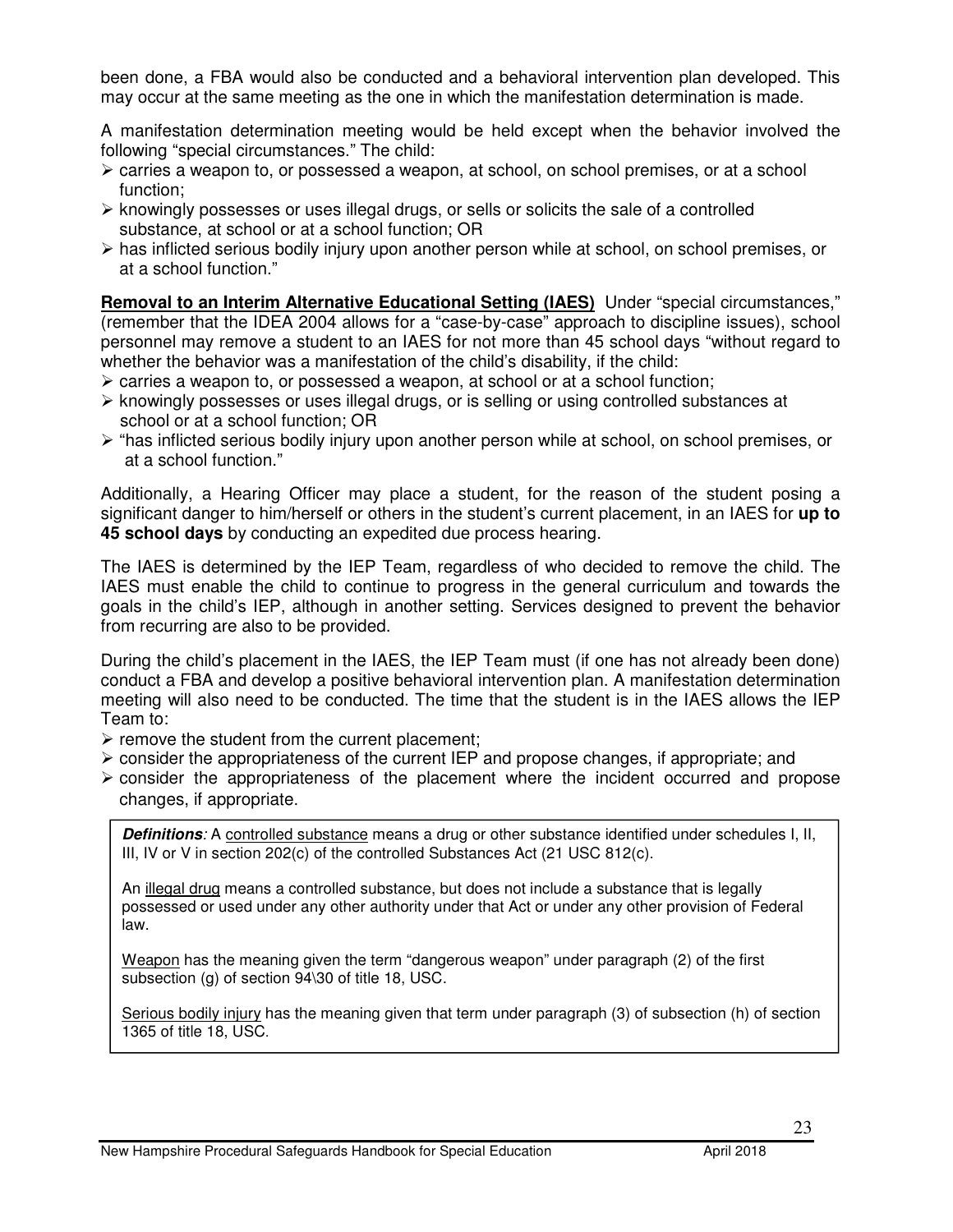**Right to Appeal** Either you or the school district may appeal any decision regarding manifestation determination or placement in an interim alternative educational setting by requesting a due process hearing. Either you or the school district may request an "expedited hearing" to resolve these issues as quickly as possible.

**Expedited Due Process Hearings for Discipline-Related Issues** When discipline issues are involved, expedited (quick) due process hearings:

- > must be conducted by a due process hearings officer who meets the criteria set for Hearing Officers by the Department of Education;
- > must be held within 20 school days, and reach a decision within 10 school days;
- > may be appealed, as would any other due process hearing decision, as outlined by the NH Department of Education. During the appeal process, a child placed in an IAES remains in that setting, until the Hearing Officer makes his/her ruling or until the 45-school day period has ended. This placement would be considered the child's "stay put" placement during this time period.

If a school district still feels that the child is a threat to the safety of others, it may request that the child remain in the "interim" placement, or that he/she be placed into another educational setting as proposed by the IEP Team. The child would return to his/her original placement during the hearing unless the school district believed that the child's return would pose a threat to the safety of the child or others. In that case, the school district may request an expedited hearing. This process may be repeated as necessary. For disagreements regarding moving a child with a disability to an IAES or other placement chosen by the Hearing Officer, the Hearing Officer must follow the same requirements he/she would use in making a placement in an IAES.

If a school district disciplines a child with a disability, with a procedure that is applicable to all children, then the school district must send the special education and disciplinary records to the person or persons making the final decision about the disciplinary action.

**Students who have not yet been Determined Eligible for Special Education** For students who have not yet been identified, but who are involved in disciplinary proceedings, the protections described in this section apply only if the school district has knowledge that the child is a child with a disability because:

- > the parent has expressed concern, in writing, to school personnel that their child needs special education and related services;
- $\triangleright$  the parent of the child has requested an evaluation of their child;
- > a teacher (or other school district personnel) has expressed concern about a pattern of behavior or performance of the child to the director of special education or other supervisory personnel in accordance with the school district's Child Find or referral system.

**Evaluation During the Disciplinary Process** If you request an evaluation for your child during the disciplinary process, the evaluation must be conducted as soon as possible (expedited), AND your child will remain in the educational placement determined by educational authorities for the period of the original suspension, which can include suspension or expulsion without educational services. If your child is found to be a child with a disability, the school district must provide special education and related services, including during the period of appeals and/or placement into an Interim Alternative Educational Setting (IAES).

**Referral to and Action by Law Enforcement and Judicial Authorities** IDEA 2004 does not prohibit an agency from reporting a crime committed by a child with a disability to appropriate authorities or prevent the State law enforcement and judicial authorities from exercising their responsibilities to the application of State and Federal law.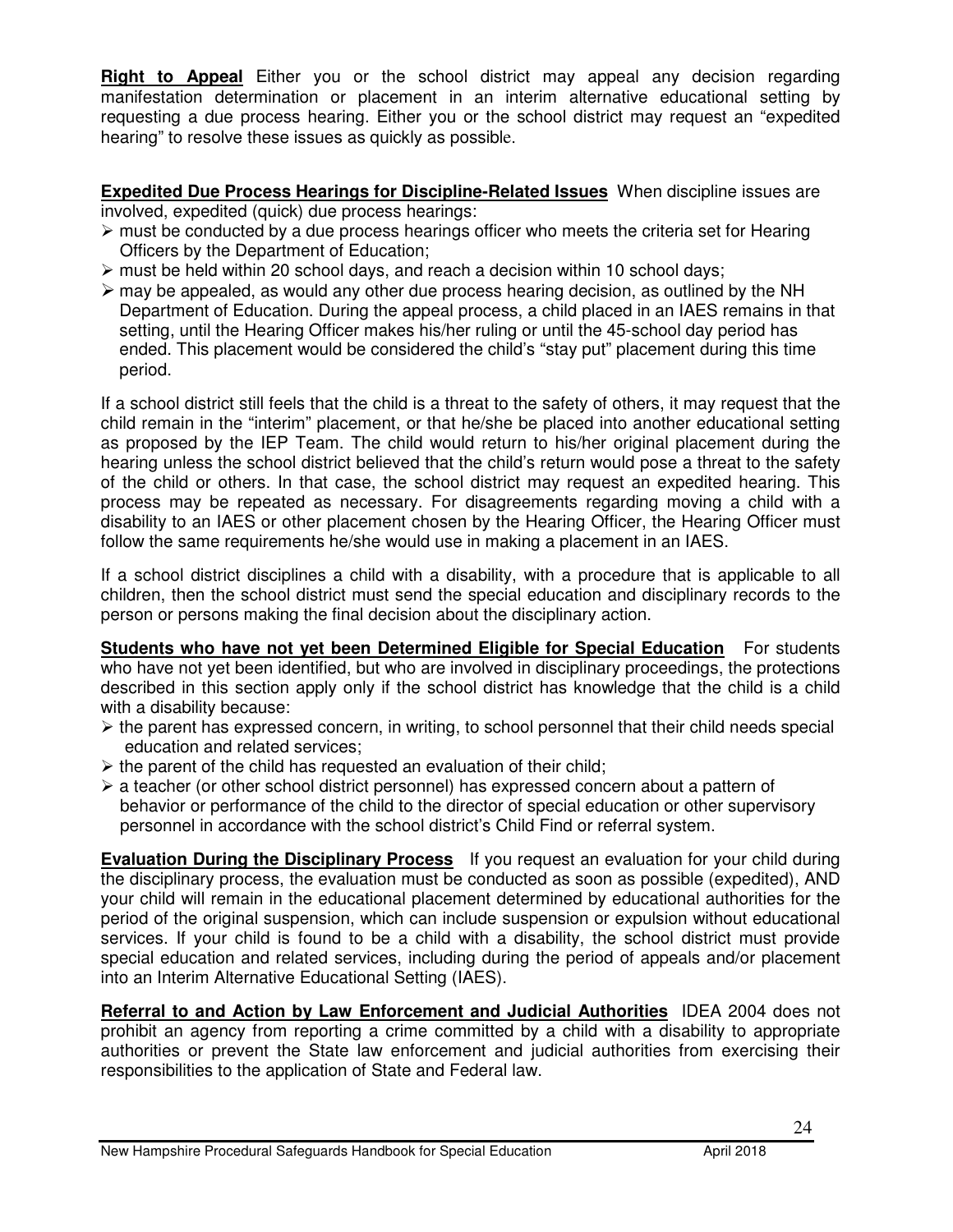### Statute of Limitations

State law imposes certain time limits, called "statutes of limitations," on actions involving due process hearings, appeals to state and federal courts, and reimbursement for attorneys' fees and reimbursement for tuition you paid for unilateral placements.

#### **If the parent or school district fails to comply with the time limits, they may lose their right to a due process hearing or an appeal of a Hearing Officer's decision to a court.**

The following is a brief list of the important time limits:

- > a parent must request a due process hearing within 2 years of the date on which the alleged violation was discovered or reasonably should have been discovered;
- > a parent must request a due process hearing within 90 days of a unilateral placement in order to recover the costs of the unilateral placement;
- > a parent must file any action to recover their attorneys' fees and reasonable court costs in state superior court or federal court within 120 days from the receipt of the final *Hearing Officer* decision. All such decisions shall be sent by the Department of Education to both parties certified mail, return receipt requested.

### Requirements for Unilateral Placement by Parents of Children in Private Schools at Public Expense

**New Hampshire Rules for the Education of Children with Disabilities ~ Ed 1112** 

If the school district made a free appropriate public education (FAPE) available to your child and you choose to place your child in a private school then the school district is not required to pay for the cost of education, including special education and related services. However, the school district where the private school is located must include your child in the population of students whose needs are addressed under the IDEA 2004 provisions regarding children who have been placed by their parents in a private school. These children have no individual entitlement to special education at school district expense. Under IDEA 2004, the responsibility for determining equitable services now falls to the school district in which the private school is located, and not the school district where you and your child reside.

Several procedures about this for the public school district are now required by the federal law. IDEA 2004 requires a school district, which has any private school(s) within its geographic boundaries to consult with those private school officials and parent representatives of children with disabilities attending those private schools. Based on this meaningful consultation, the school district in which the private school(s) is located must make a plan for how it will spend the IDEA 2004 funds allocated for this group of children, meaning that one, some, or all of the students placed by their parents may receive some equitable special education services while attending the private school. The equitable services provided to a parentally-placed private school child with disabilities, who has been designated by the district to receive them, must be described in a Services Plan (SP).

The student would still retain eligibility for FAPE in the LRE consistent with IDEA 2004 requirements, and could enter the public system in the child's school district of residence at any time and would then be entitled to receive full services with an IEP through the school district of residence.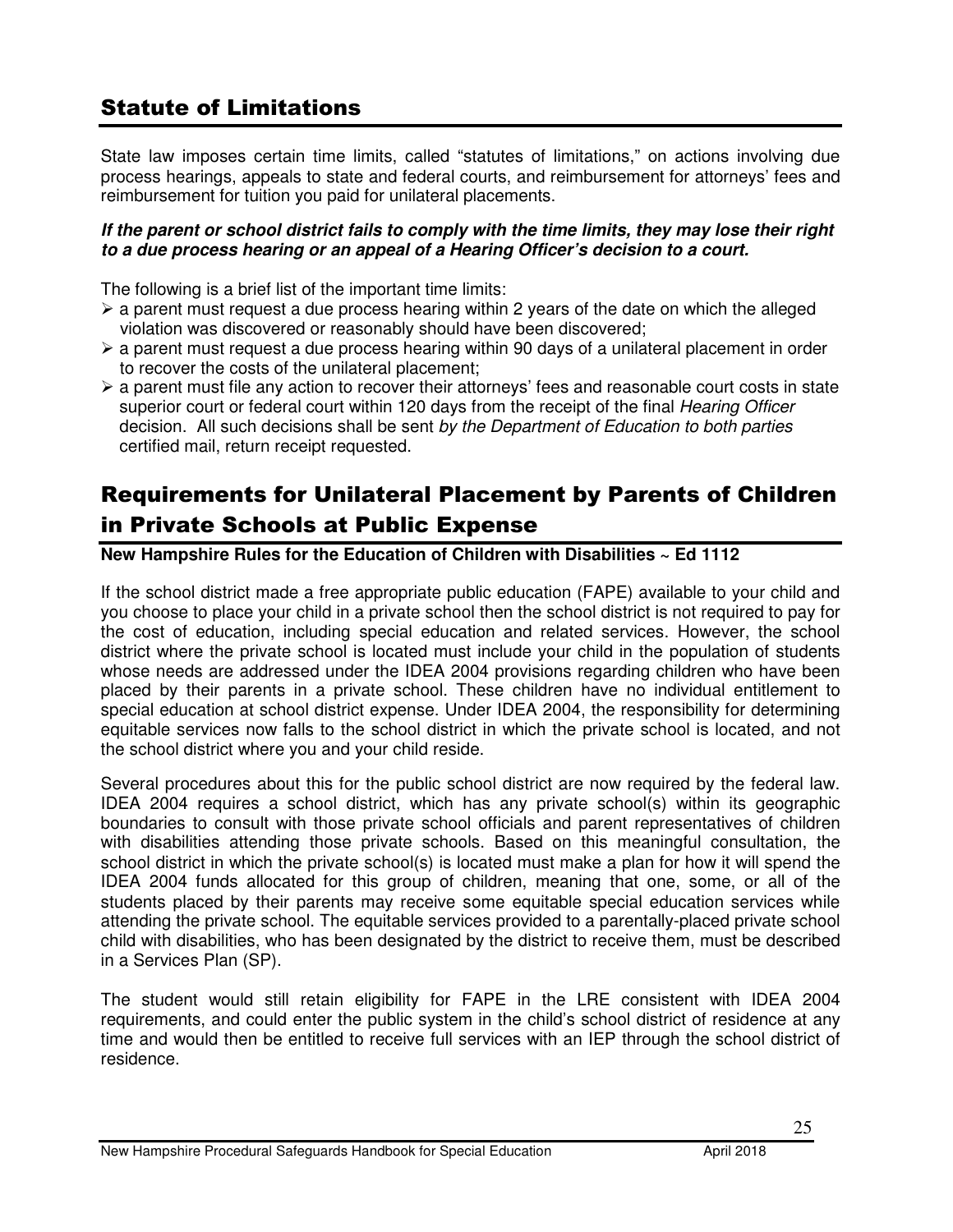**Placements when FAPE IS an Issue** If you do not believe that the school district in which you and your child live made FAPE available to your child, you may file for an impartial due process hearing to attempt to obtain school district (the school district of residence) payment for the program. This option is only available to parents of a child who previously received special education and related services **through** the public school where they live (even if the placement was a private program chosen by the Team). If a Hearing Officer or court finds that the school district in which the child resides had not made FAPE available to the child in a timely manner prior to the child's enrollment in the private program, the Hearing Officer or court may require the school district of residence to reimburse you for all or some of the cost of that enrollment.

A parental placement may be found to be appropriate by a Hearing Officer or a court even if it does not meet the State standards that apply to education provided by the state or local education agency.

**Limitation on Reimbursement** The cost of reimbursement for this "unilateral" parent placement may be reduced or denied if:

- > at the most recent IEP Team meeting in the school district of residence that you attended prior to removal of your child from the public school placement, you did not inform the IEP Team that you were rejecting the placement proposed by the public agency to provide FAPE to your child, including stating your concerns and your intent to enroll your child in a private school at public expense; or at least 10 business days (including any holidays that occur on a business day) prior to the removal of your child from the public school placement, you did not give written notice of your intent to remove your child;
- > prior to your removal of your child from the public school placement, the school district provided written prior notice to you of its intent to evaluate your child, but you did not make your child available for the evaluation; or
- > upon a court's finding that your actions were unreasonable.

However, the cost of the reimbursement may not be reduced or denied for failure to provide the notice if:

- > the school prevented you from providing the notice;
- you had not received notice of these notice requirements; or
- compliance with the notice requirements would likely result in physical harm to the child; and may, in the discretion of the court or a hearing officer, not be reduced or denied for your failure to provide the required notice
- > you are illiterate and cannot write in English; and/or
- compliance with the notice requirements would likely result in serious emotional harm to the child.

In the case of a unilateral placement, when the school district was not given a reasonable opportunity to evaluate the child and develop an IEP, you may not seek reimbursement until the school district is given an opportunity to evaluate the child and develop an IEP.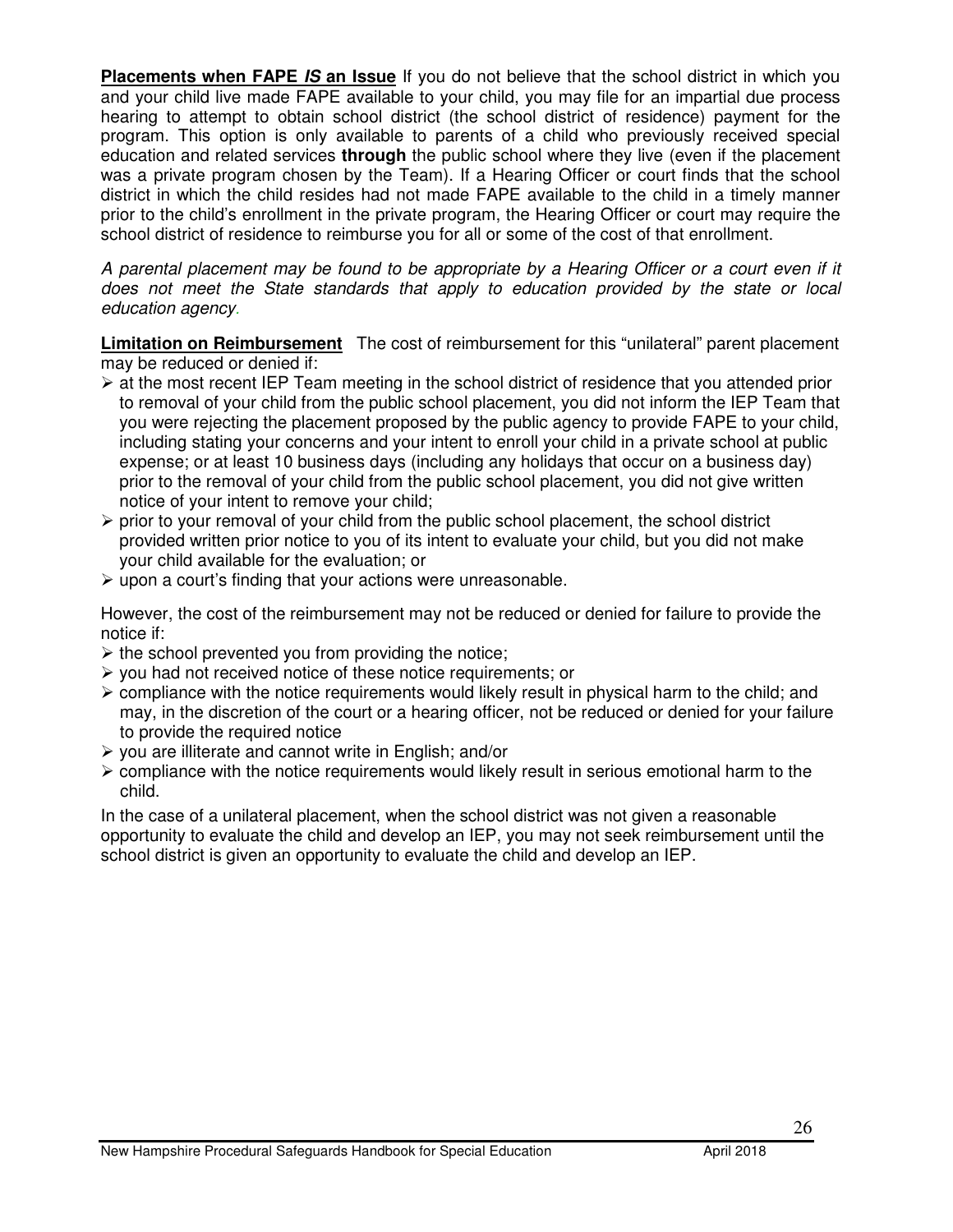### Free or Low Cost Assistance / Resources

There are free and low cost services available to help you understand and access their rights under special education and the special education process. Listed below are some agencies that can provide this assistance.

#### **Director of Special Education for the School District**

(School districts must maintain a listing of free or low cost legal resources, which may include local resources)

Bureau of Special Education New Hampshire Department of Education 101 Pleasant Street Concord, New Hampshire 03301-3860 Telephone: (603) 271-3741 Fax: (603) 271-1099 E-mail: Barbara.Raymond@doe.nh.gov

Disabilities Right Center, Inc. P.O. Box 3660 Concord, New Hampshire 03301 Telephone: (603) 228-0432 or 1-800-834-1721 Fax: (603) 225-2077 E-mail: advocacy@drcnh.org

New Hampshire Bar Association/Pro Bono 112 Pleasant Street Concord, New Hampshire 03301 Telephone: (603) 224-6942 or 1-800-852-3799 (Intake is through the Disabilities Rights Center)

Parent Information Center (PIC) 54 Old Suncook Road Concord, New Hampshire 03301 (603) 224-7005 or 1-800-947-7005 Fax: (603) 224-4365 Web Site (connects to staff e-mail): www.parentinformationcenter.org Parent Information Center offers a free booklet called "Steps in the Special Education Process" which provides details about the special education process and the laws.

Note: Additional information may be obtained by contacting your local school district, the NH Department of Education at (603) 271-3741 or on the NH Department of Education's website: http://www.education.nh.gov/instruction/special\_ed/index.htm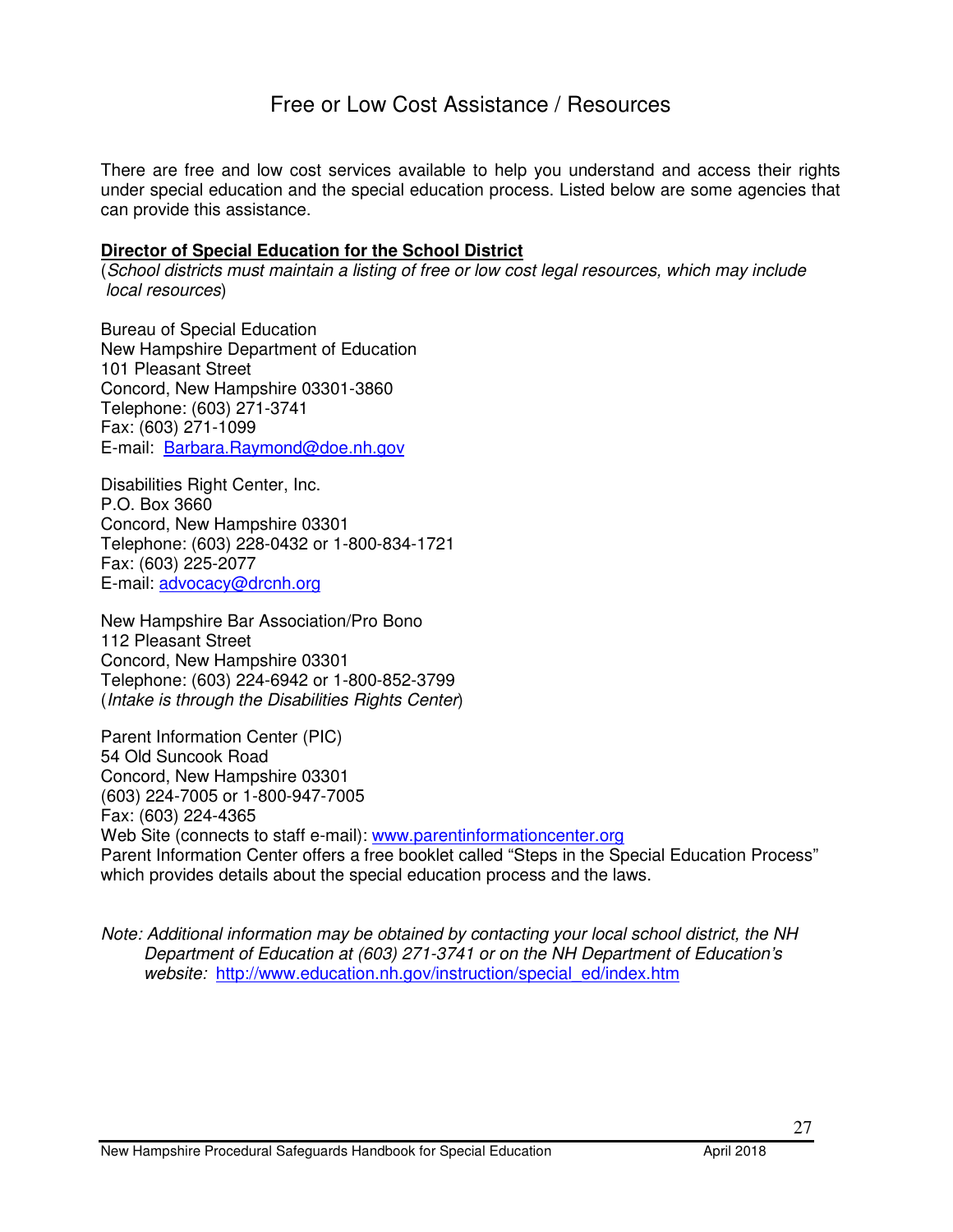#### **Definition of Days and Type of "Days"**

#### **Types of Days Used in the New Hampshire Rules for the Education of Children with Disabilities**

"Day" is defined in Section 300.9 of IDEA as:

- (a) **Day** means calendar day unless otherwise indicated as business day or school day;
- (b) **Business day** means Monday through Friday, except for Federal and State holidays (unless holidays are specifically included in the designation of business day, as in Section 300.403(d)(1)(ii); and
- (c) (1) **School day** means any day, including a partial day that children are in attendance at school for instructional purposes

| <b>CALENDAR DAYS</b> |                                                                                                                            |  |
|----------------------|----------------------------------------------------------------------------------------------------------------------------|--|
| <b>DAYS</b>          |                                                                                                                            |  |
| 60                   | Evaluation completed - Ed 1107.01(c)-(d)                                                                                   |  |
| 30                   | Meeting is held to develop an initial IEP within 30 days of determination of eligibility $-$ 34 CFR 300.323(c) (1)-        |  |
|                      | (2)                                                                                                                        |  |
| $\overline{10}$      | Written notice of IEP Team meeting given by LEA to parents - Ed 1103.02(a)                                                 |  |
| 5                    | Written notice of meeting given by LEA to parents - Manifestation Determination Meeting - Ed 1103.02(a)                    |  |
|                      | Prior to the 46 <sup>th</sup> day – LEA submits to the Director of Special Education documentation to support continuation |  |
| 10                   | of home $-$ instruction $-$ Ed 1111.05(h)                                                                                  |  |
| $\overline{45}$      | Duration of change to placement to IAES by LEA for drugs and weapons - Ed 1124.01                                          |  |
| 45                   | Duration of change of placement to IAES by hearing officer for safety reasons - Ed 1124.01                                 |  |
| 45                   | Decision mailed to parties within 45 days in expedited hearing - Ed 1123.25                                                |  |
| $\overline{30}$      | Determination by LEA of need for surrogate within 30 days of referral - Ed 1115.03(g)                                      |  |
|                      | Termination of appointment of surrogate parent after an investigation by the Commissioner of Education -                   |  |
| 30                   | Ed 1115.05(d)                                                                                                              |  |
| 30                   | Written notice by DoE to LEA and surrogate parent ending surrogate parent relationship - Ed 1115.05(d)                     |  |
| $\overline{55}$      | If parent objects to surrogate appointment, decision is made within 55 days - Ed 1115.09(b)(2)                             |  |
| 14                   | Days parent has to respond to a request for consent from date WPN mailed by LEA - Ed 1120.03(a)                            |  |
| 14                   | Days parent has to refuse consent from date WPN mailed by LEA receipt of WPN from LEA - Ed 1120.04(c)                      |  |
| 14                   | Days after which LEA may implement proposed change if parent fails to respond to request for consent -<br>Ed 1120.06(a)    |  |
| 60                   | Complaint resolution time limit - Ed 1121.02(e)                                                                            |  |
| 95                   | Complaint resolution if reconsideration requested - Ed 1121.04                                                             |  |
| 20                   | Request Commissioner reconsideration complaint findings within 10 days - Ed 1121.04(a)                                     |  |
| 15                   | Commissioner completes reconsideration of complaint - Ed 1121.04(b)                                                        |  |
| $\overline{5}$       | Notice of who is coming to a mediation - RSA 186-C:24 I(b)                                                                 |  |
| 30                   | Mediation conducted within 30 days request - RSA 186-C:24 II(b)                                                            |  |
| 10                   | Prior to mediation parties submit summary of significant aspects of their case - ED 205.03(h)                              |  |
| 30                   | Mediator reports to the office of legislation and hearings the status of the mediation within 30 days of the initial       |  |
|                      | medication session $-$ ED 205.03(m)                                                                                        |  |
| 5                    | Prior to neutral conference mediation parties submit summary of significant aspect of their case -<br>RSA 186:C:23-b II(a) |  |
|                      |                                                                                                                            |  |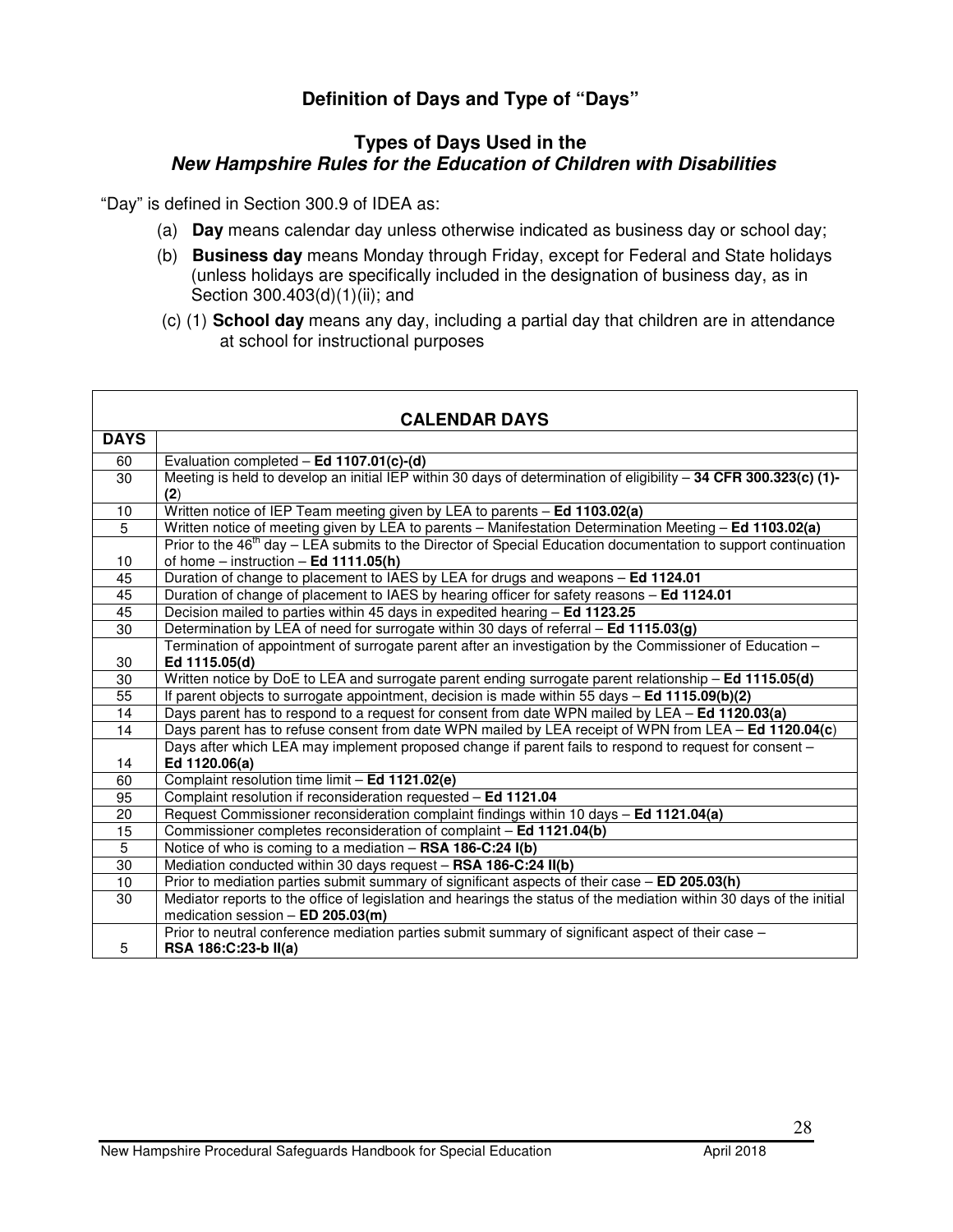| 120                  | Appeal of Due Process Hearing made within 120 days - RSA 186-C:16-b IV - V                                                                                      |  |
|----------------------|-----------------------------------------------------------------------------------------------------------------------------------------------------------------|--|
| 5                    | Proposed statement of facts exchanged by parties prior to Due Process Hearing - Ed 1123.15(b)                                                                   |  |
| $\overline{30}$      | Full implementation of Due Process hearing decision within 30 days - Ed 1123.22(a)                                                                              |  |
| 90                   | Written report to the Office of Legislation and Hearings describing implementation of hearing officer decision -<br>Ed 1123.22(b)                               |  |
| 20                   | First day of expedited hearing takes place within 14 days of request - Ed 1123.25(c)(2)                                                                         |  |
| 20                   | LEA responsible for entering information into NHSEIS within 20 days of action required to be entered -                                                          |  |
|                      | Ed 1126.07                                                                                                                                                      |  |
|                      |                                                                                                                                                                 |  |
|                      | <b>SCHOOL DAYS</b>                                                                                                                                              |  |
| 10                   | No services for $1st$ 10 days of disciplinary removal (If no services provide for non-disabled students) –<br>Ed 1124.01                                        |  |
| 10 <sup>1</sup>      | Consecutive days of removal for discipline = change of placement - Ed 1124.01 - Ed 1124.02                                                                      |  |
| 180                  | Days in school year = School Year - RSA 189:1                                                                                                                   |  |
| $10+$                | Cumulative days of removal for discipline - Ed 1124.01                                                                                                          |  |
| 10 <sup>1</sup>      | Days from decision to change placement within 10 school days the district must conduct a manifestation                                                          |  |
|                      | determination review - Ed 1124.01 (34 CFR 300.530(e))                                                                                                           |  |
| 45                   | Days decision reached and mailed to parties in DPH (Absent and extension granted) - Ed 1123.18(e)                                                               |  |
| No set               | During suspension/expulsion beyond 10 days - FAPE provided - Ed 1123.01 - Ed 1123.02                                                                            |  |
| # of                 |                                                                                                                                                                 |  |
| days                 |                                                                                                                                                                 |  |
| <b>BUSINESS DAYS</b> |                                                                                                                                                                 |  |
| 10                   | Prior notice of removal of child to private school at public expense (includes holidays that occurs on business<br>days) - Ed 1112.02 (34 CFR 300.148(d)(l)(ii) |  |
| $\overline{2}$       | Expedited hearing - Limit introduction of new evidence in DPH case that was not disclosed to other party -<br>Ed 1123.25(g)                                     |  |
| $\overline{c}$       | Exchange of evidence prior to the first day in an expedited DPH $-$ Ed 1123.25(g)                                                                               |  |
| 5                    | Exchange of evidence prior to the first day in a regular DPH - Ed 1123.15(b)                                                                                    |  |
| $\overline{5}$       | Limit introduction of new evident in DPH case that was not disclosed to other party - Ed 1123.17(c)(3)                                                          |  |
| 10                   | Not later than 10 days after a disciplinary removal from placement IEP team meets - Ed 1124.01                                                                  |  |
| $\overline{5}$       | Marked – up proposed statement of facts prior to $1st$ day of ADP hearing – <b>Ed 1123.15(b)</b>                                                                |  |
| $\overline{15}$      | Disposition of referral meeting held after receipt of referral - Ed 1106.01(d)-(e)                                                                              |  |
|                      |                                                                                                                                                                 |  |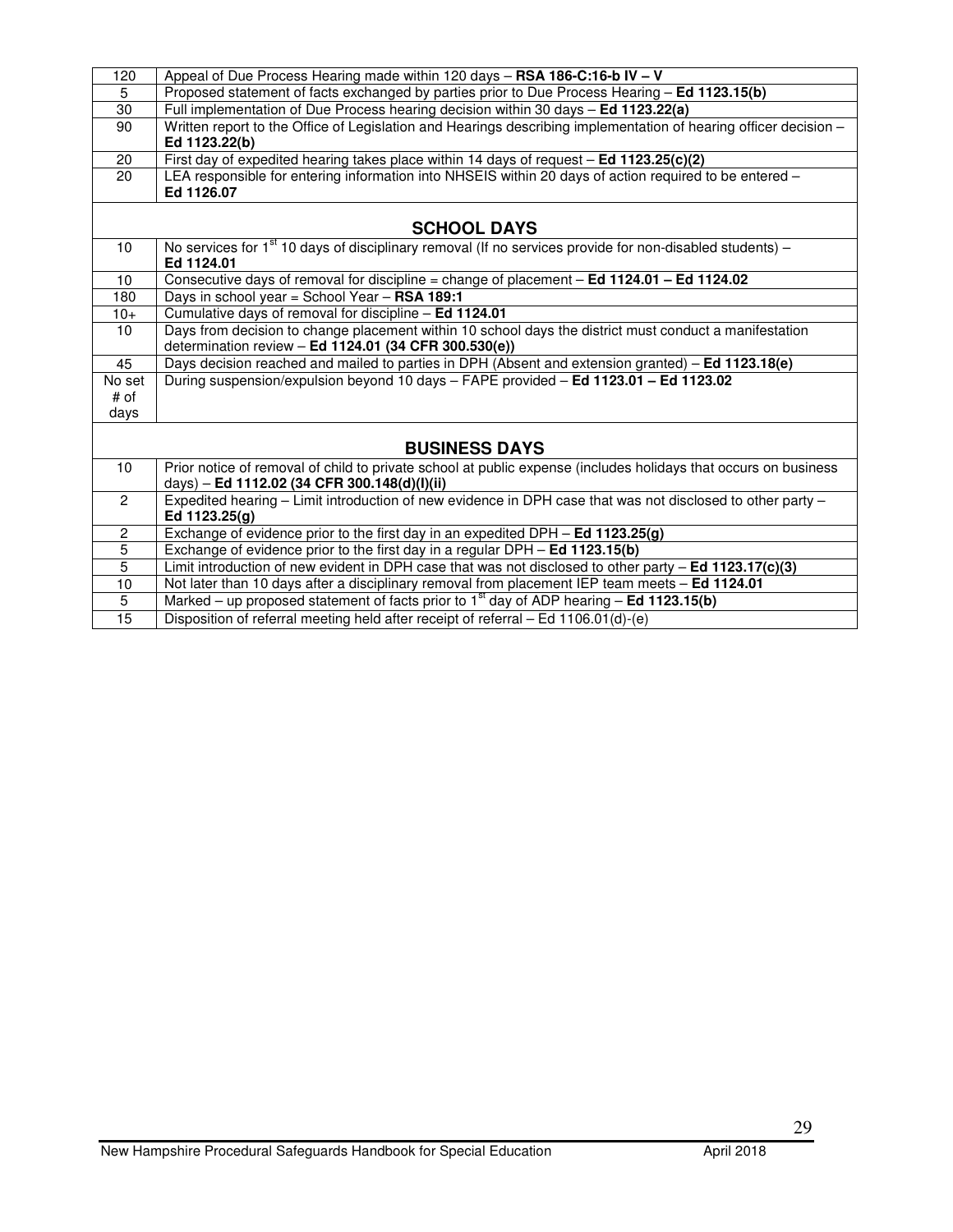### **Acronyms**

The following is a list of common acronyms used in relation to the special education process and special education laws/rights. Not all of the acronyms listed are included in this booklet. This is not meant to be a complete list, but rather a tool to assist you in better understanding special education materials.

| <u>Acronym</u>   | <b>Topic</b>                                                      |
|------------------|-------------------------------------------------------------------|
| ABA              | <b>Applied Behavior Analysis</b>                                  |
| ADA              | Americans with Disabilities Act                                   |
| ADD/ADHD         | Attention Deficit Disorder/ Hyperactivity Disorder                |
| <b>APE</b>       | <b>Adapted Physical Education</b>                                 |
| ASL              | American Sign Language                                            |
| AT(S)            | Assistive Technology (Services)                                   |
| <b>CAPD</b>      | <b>Central Auditory Processing Disorder</b>                       |
| CASA             | Court Appointed Special Advocate                                  |
| <b>CEC</b>       | Council for Exceptional Children                                  |
| CF               | <b>Cystic Fibrosis</b>                                            |
| <b>CFR</b>       | Code of Federal Regulations                                       |
| <b>CHINS</b>     | Children in Need of Services                                      |
| <b>CMHC</b>      | <b>Community Mental Health Centers</b>                            |
| <b>CP</b>        | Cerebral Palsy                                                    |
| DD               | Developmental Delay (birth through 9)/ Developmental Disabilities |
| <b>DDC</b>       | Developmental Disabilities Council                                |
| <b>DHHS</b>      | Department of Health and Human Services                           |
| <b>DOE</b>       | Department of Education                                           |
| <b>DRC</b>       | Disabilities Rights Center                                        |
| <b>DCYF</b>      | Division of Children, Youth and Families                          |
| DS               | Down syndrome                                                     |
| DP.              | Due Process                                                       |
| ED               | <b>Emotional Disturbance</b>                                      |
| EI               | Early Intervention                                                |
| <b>EIN</b>       | <b>Early Intervention Network</b>                                 |
| <b>ELL</b>       | English Language Learner                                          |
| <b>ESSA</b>      | Every Student Succeeds Act                                        |
| <b>ESL</b>       | English as a Second Language                                      |
| <b>ESY</b>       | <b>Extended School Year</b>                                       |
| <b>FAPE</b>      | Free and Appropriate Public Education                             |
| <b>FAS</b>       | Fetal Alcohol Syndrome                                            |
| <b>FBA</b>       | <b>Functional Behavioral Assessment</b>                           |
| <b>FCESS</b>     | <b>Family Centered Early Supports and Services</b>                |
| <b>FERPA</b>     | Family Educational Rights and Privacy Act                         |
| HI.              | Hearing Impairment                                                |
| ID               | Intellectual Disability                                           |
| <b>IDEA 2004</b> | Individuals with Disabilities Education Act 2004                  |
| IEE              | <b>Independent Educational Evaluation</b>                         |
| IEP              | Individualized Education Program                                  |
| <b>IFSP</b>      | Individualized Family Support Plan                                |
| IQ               | Intelligence Quotient                                             |
| LD               | Learning Disability                                               |
| <b>LEA</b>       | <b>Local Education Agency</b>                                     |
| <b>LEP</b>       | Limited English Proficiency                                       |
| <b>LRE</b>       | <b>Least Restrictive Environment</b>                              |
| MD               | Muscular Dystrophy                                                |
| NF               | Neuro Fibrosis                                                    |
| <b>NHSEIS</b>    | New Hampshire Special Education Information System                |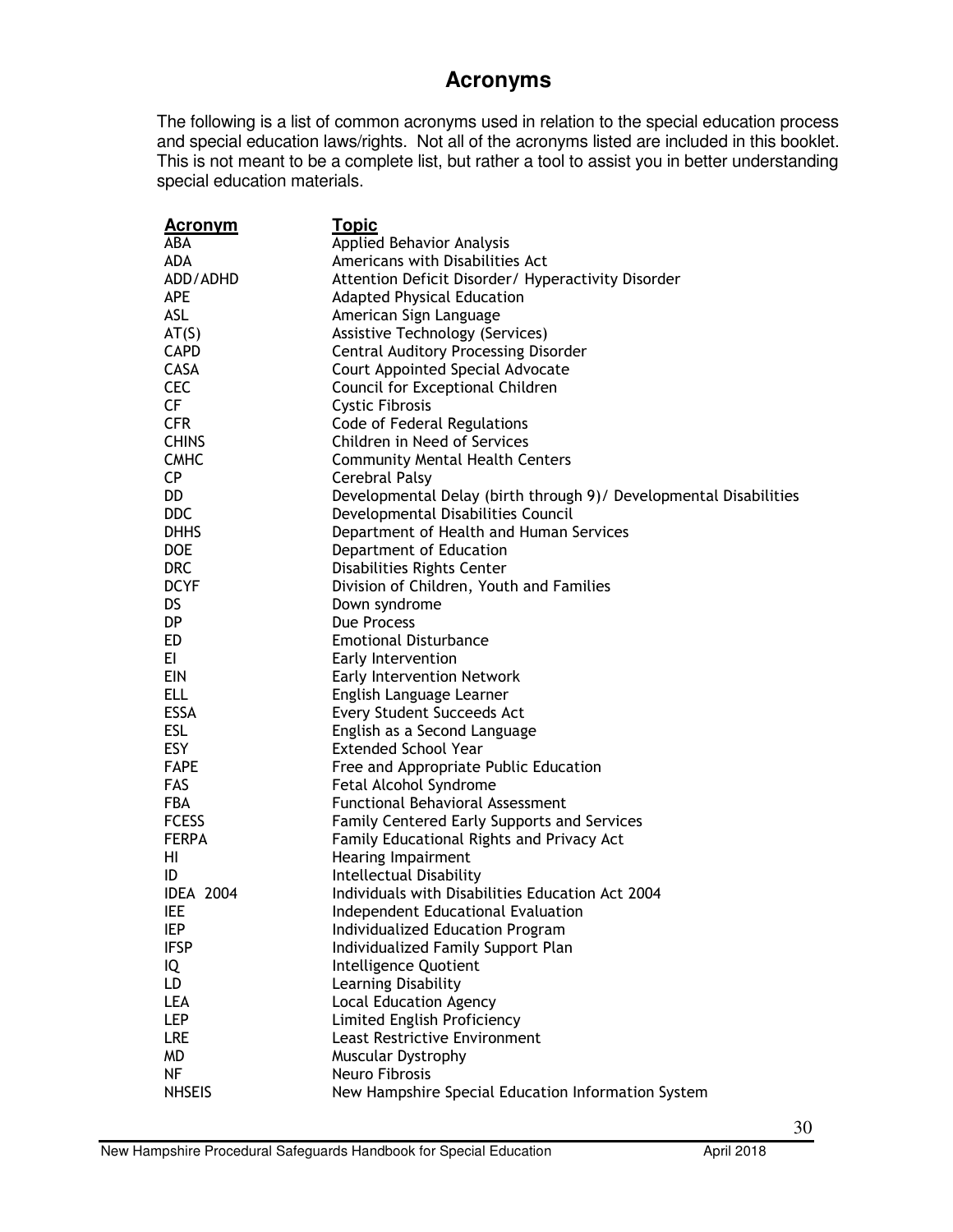| NVLD/NLD     | Nonverbal Learning Disability                             |
|--------------|-----------------------------------------------------------|
| <b>OCD</b>   | Obsessive Compulsive Disorder                             |
| <b>OCR</b>   | Office of Civil Rights                                    |
| <b>ODD</b>   | Oppositional Defiant Disorder                             |
| <b>OHI</b>   | Other Health Impairment                                   |
| <b>OSEP</b>  | Office of Special Education Programs                      |
| <b>OT</b>    | <b>Occupational Therapy</b>                               |
| <b>PBIS</b>  | Positive Behavioral Interventions and Supports            |
| <b>PDD</b>   | Pervasive Developmental Disorder                          |
| PDD/NOS      | Pervasive Developmental Disorder, not Otherwise Specified |
| <b>PIC</b>   | <b>Parent Information Center</b>                          |
| PTI          | Parent Training and Information Center                    |
| PL           | <b>Public Law</b>                                         |
| PT           | Physical Therapy                                          |
| <b>PTSD</b>  | Post-Traumatic Stress Disorder                            |
| <b>RAD</b>   | Reactive Attachment Disorder                              |
| <b>RSA</b>   | <b>Revised Statues Annotated</b>                          |
| <b>SEA</b>   | <b>State Education Agency</b>                             |
| <b>SAC</b>   | <b>State Advisory Committee</b>                           |
| <b>SAIF</b>  | Specialist in the Assessment of Intellectual Functioning  |
| SAU          | School Administrative Unit                                |
| <b>SI</b>    | Sensory Integration                                       |
| <b>SLD</b>   | Specific Learning Disability                              |
| <b>SLP</b>   | Speech and Language Pathologist                           |
| <b>SLS</b>   | Speech and Language Specialist                            |
| SP           | Service Plan                                              |
| SS           | <b>Scaled Score</b>                                       |
| SS           | <b>Standard Score</b>                                     |
| SSI          | Supplemental Security Income                              |
| SSDI         | Social Security Disability Income                         |
| TBI          | Traumatic Brain Injury                                    |
| TTD/TTY      | Tele-typewriting device                                   |
| <b>VR</b>    | <b>Vocational Rehabilitation</b>                          |
| <b>WAIS</b>  | Wechsler Adult Intelligence Scale                         |
| <b>WISC</b>  | Wechsler Intelligence Scale for Children                  |
| <b>WPN</b>   | <b>Written Prior Notice</b>                               |
| <b>WPPSI</b> | Wechsler Pre School and Primary Scale of Intelligence     |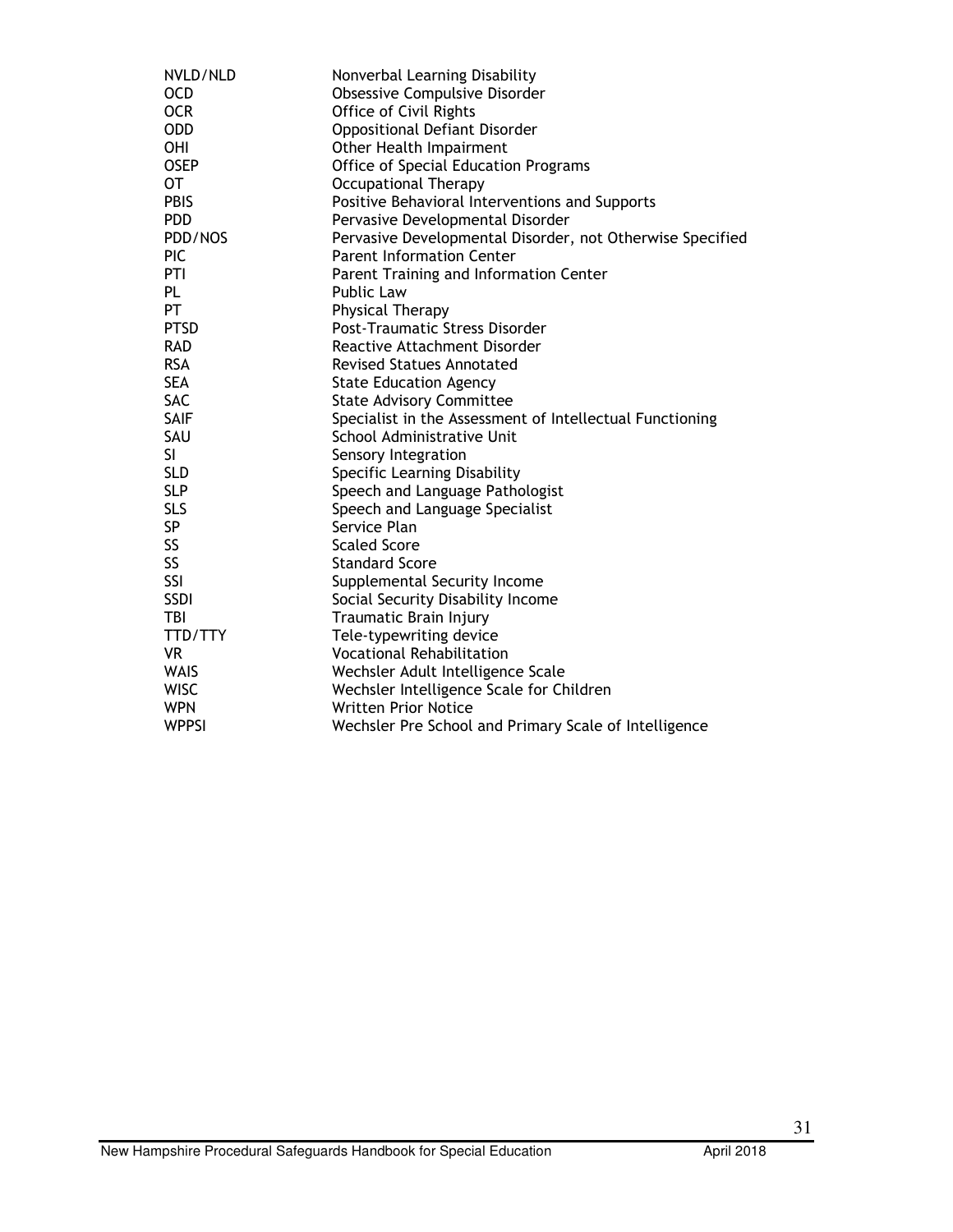#### **APPENDIX A: Written Notification Regarding Use of Public Benefits or Insurance**

#### **WRITTEN NOTIFICATION REGARDING USE OF PUBLIC BENEFITS OR INSURANCE**

Dear Parent or Guardian,

You are receiving this written notification to give you information about your rights and protections under the federal special education law, the Individuals with Disabilities Education Act (IDEA), regarding the use of your or your child's public benefit or insurance. In New Hampshire "public benefit or insurance" is Medicaid, which is provided through the State's Medicaid to Schools program, including Medicaid programs provided through a managed care organization. Through the Medicaid to Schools Program, NH school districts statewide receive millions of dollars each year that would otherwise have to come from State or local funding sources.

IDEA funds pay a portion of your child's special education and related services. Funds from a public benefits or insurance program, which in NH is Medicaid, also may be used by your school district to help pay for special education and related services based on your child's IEP, but only if you choose to provide your consent. Your school district cannot access your child's Medicaid benefits if it would result in a cost to you, such as a decrease in your benefits or an increase in your premiums.

The school district is responsible for ensuring that your child receives all of the services in his/her IEP, regardless of whether you give consent for the school district to use your or your child's public insurance or benefits. If you do not give consent, or withdraw your consent after you have given it, your child's services will not be affected; all of the services in your child's IEP will continue to be provided. You are also not required to apply for or enroll in Medicaid for your child to receive special education services.

#### **WHEN WRITTEN NOTIFICATION MUST BE PROVIDED**

Before your school district can ask you to provide your consent to access your child's Medicaid for the first time, it must provide you with this notification of the rights and protections available to you under IDEA.

- IDEA requires that you be provided with this notice before the school district seeks to use your child's Medicaid for the first time,
- Before it obtains your consent to use those benefits for the first time; and
- Annually thereafter.

This written notification must be written, in a language understandable to the general public and in your native language or in another mode of communication you use, unless it is clearly not feasible to do so.

#### **PARENTAL CONSENT**

Before your school district can use your or your child's public benefits or insurance for the first time to pay for special education and related services under IDEA, they must obtain your signed and dated written consent. Your school district will provide you with a consent form for you to sign and date. Your school district is only required to obtain your consent one time.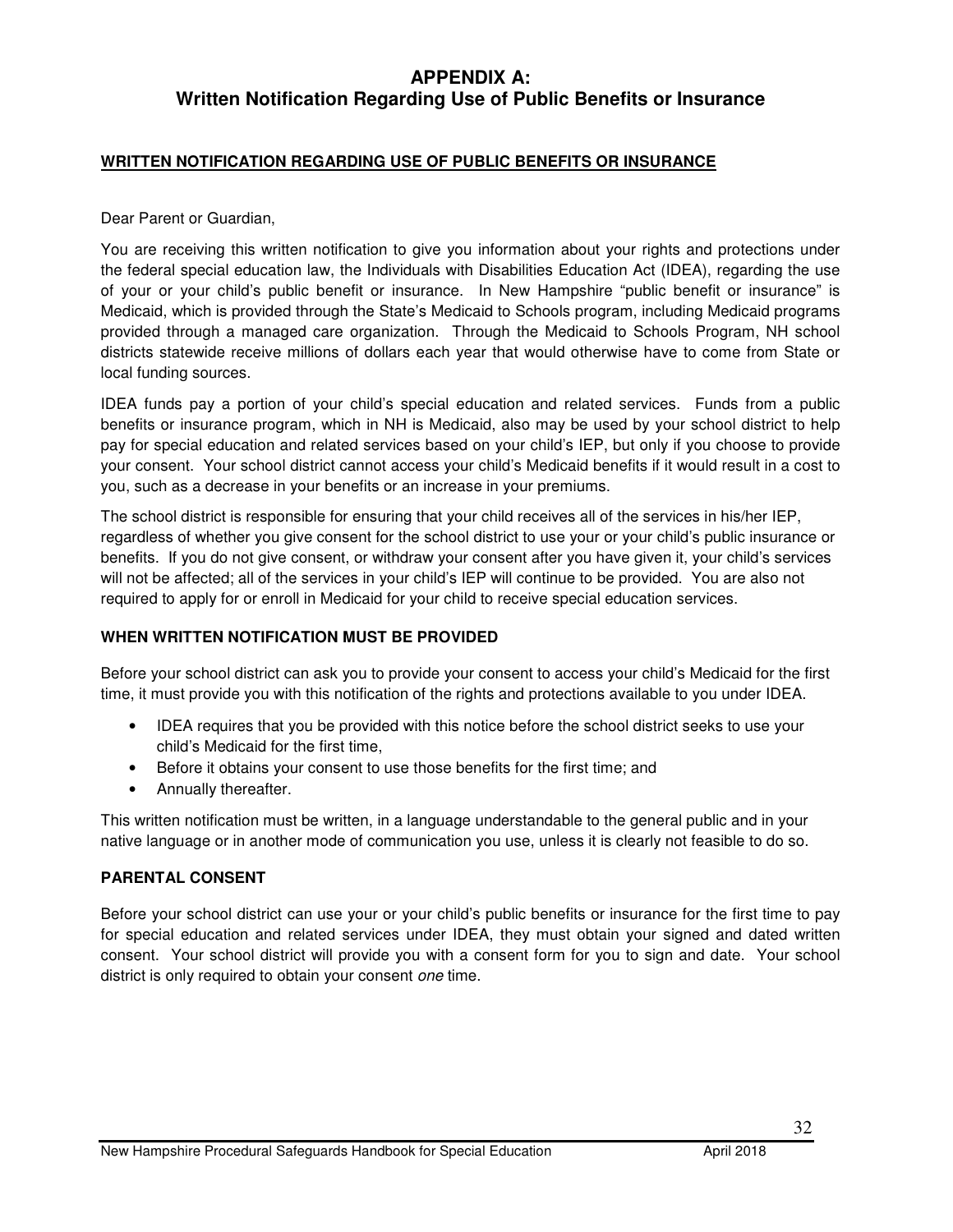The consent requirement has two parts:

- 1.) Consent for disclosure of your child's personally identifiable information to the state agency responsible for administering Medicaid.
	- To access your child's Medicaid, certain personally identifiable information will be disclosed for billing purposes by the school district to the State Medicaid agency or Medicaid billing agent. Under federal law, your written consent is required before the school district can disclose personally identifiable information (such as your child's name, address, student number, IEP, or evaluation results) from your child's education records to a party other than your school district, with some exceptions. Your initial consent, for the use of your child's Medicaid, allows your school district to disclose the personally identifiable information, required for Medicaid reimbursement, to the State Medicaid agency or Medicaid billing agent.
- 2.) A statement to access your child's Medicaid:
	- Your consent to allow the school district to use your child's Medicaid will not cost you anything, and it will not have a negative impact on any other medically necessary services your child may receive through the Medicaid system. There are specific protections regarding the use of Medicaid:
		- o The school district must obtain written parental consent before it can use your child's Medicaid for the first time.
		- $\circ$  Your school district cannot access (use) your child's Medicaid if that use would:
			- Decrease available lifetime coverage or any other Medicaid benefit;
			- Result in the family paying for medically necessary services (whether provided in school or other setting) that would otherwise be covered by the child's Medicaid.
			- **Increase premiums (where applicable) or lead to the discontinuation of benefits or** insurance; or
			- Risk loss of eligibility for home and community-based waivers, based on aggregate health-related expenditures.

#### • **WITHDRAWAL OF CONSENT**

- If you provided your consent for your school district to disclose your child's personally identifiable information to the State agency that is responsible for administering your child's Medicaid, you have the right under federal law to withdraw that consent at any time.
- If you do not want your school district to continue to bill your or your child's public benefits or insurance program for special education and related services under IDEA, you would need to withdraw your consent that allows the school district to access your child's Medicaid benefits. By withdrawing your consent you are terminating the school district's authority to access the child's State public benefits or insurance program. This withdrawal of consent is effective upon the school district's receipt of your signed withdrawal.